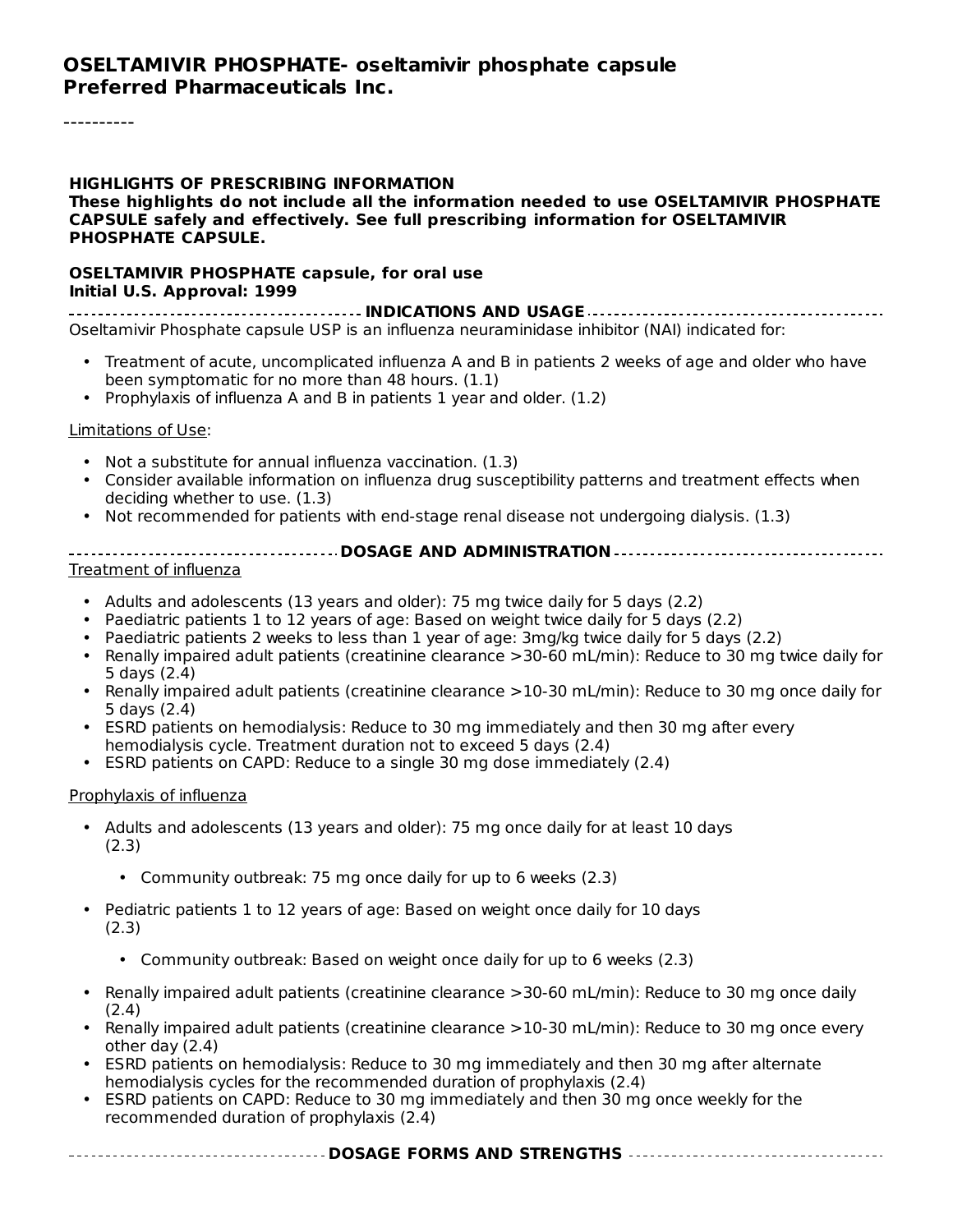• Capsules: 30 mg, 45 mg, 75 mg (3)

**CONTRAINDICATIONS** Patients with known serious hypersensitivity to oseltamivir or any of the components of Oseltamivir Phosphate Capsule USP (4)

- **WARNINGS AND PRECAUTIONS**
- Serious skin/hypersensitivity reactions such as Stevens-Johnson Syndrome, toxic epidermal necrolysis and erythema multiforme: Discontinue Oseltamivir phosphate capsule and initiate appropriate treatment if allergic-like reactions occur or are suspected. (5.1)
- Neuropsychiatric events: Patients with influenza, including those receiving Oseltamivir phosphate capsule, particularly pediatric patients, may be at an increased risk of confusion or abnormal behavior early in their illness. Monitor for signs of abnormal behavior. (5.2)

**ADVERSE REACTIONS**

Most common adverse reactions  $(>=1\%$  and more common than with placebo):

- Treatment studies Nausea, vomiting, headache. (6.1)
- Prophylaxis studies – Nausea, vomiting, headache, pain. (6.1)

#### **To report SUSPECTED ADVERSE REACTIONS, contact Strides Pharma Inc. at 1-877-244-9825 or go to www.strides.com or FDA at 1-800-FDA-1088 or www.fda.gov/medwatch**

**DRUG INTERACTIONS** Live attenuated influenza vaccine (LAIV), intranasal: Avoid administration of LAIV within 2 weeks before or 48 hours after Oseltamivir Phosphate Capsule use, unless medically indicated. (7)

#### **See 17 for PATIENT COUNSELING INFORMATION and FDA-approved patient labeling.**

**Revised: 1/2022**

#### **FULL PRESCRIBING INFORMATION: CONTENTS\* 1 INDICATIONS AND USAGE**

- 1.1 Treatment of Influenza
- 1.2 Prophylaxis of Influenza
- 1.3 Limitations of Use

### **2 DOSAGE AND ADMINISTRATION**

- 2.1 Dosage and Administration Overview
- 2.2 Recommended Dosage for Treatment of Influenza
- 2.3 Recommended Dosage for Prophylaxis of Influenza
- 2.4 Dosage in Patients with Renal Impairment

2.6 Emergency Preparation of Oral Suspension from 75 mg Oseltamivir Phospate Capsules

### **3 DOSAGE FORMS AND STRENGTHS**

#### **4 CONTRAINDICATIONS**

### **5 WARNINGS AND PRECAUTIONS**

- 5.1 Serious Skin/Hypersensitivity Reactions
- 5.2 Neuropsychiatric Events
- 5.3 Risk of Bacterial Infections

### **6 ADVERSE REACTIONS**

- 6.1 Clinical Trials Experience
- 6.2 Postmarketing Experience

### **7 DRUG INTERACTIONS**

7.1 Influenza Vaccines

7.2 Drugs Without Clinically Significant Drug Interaction with Oseltamivir Phosphate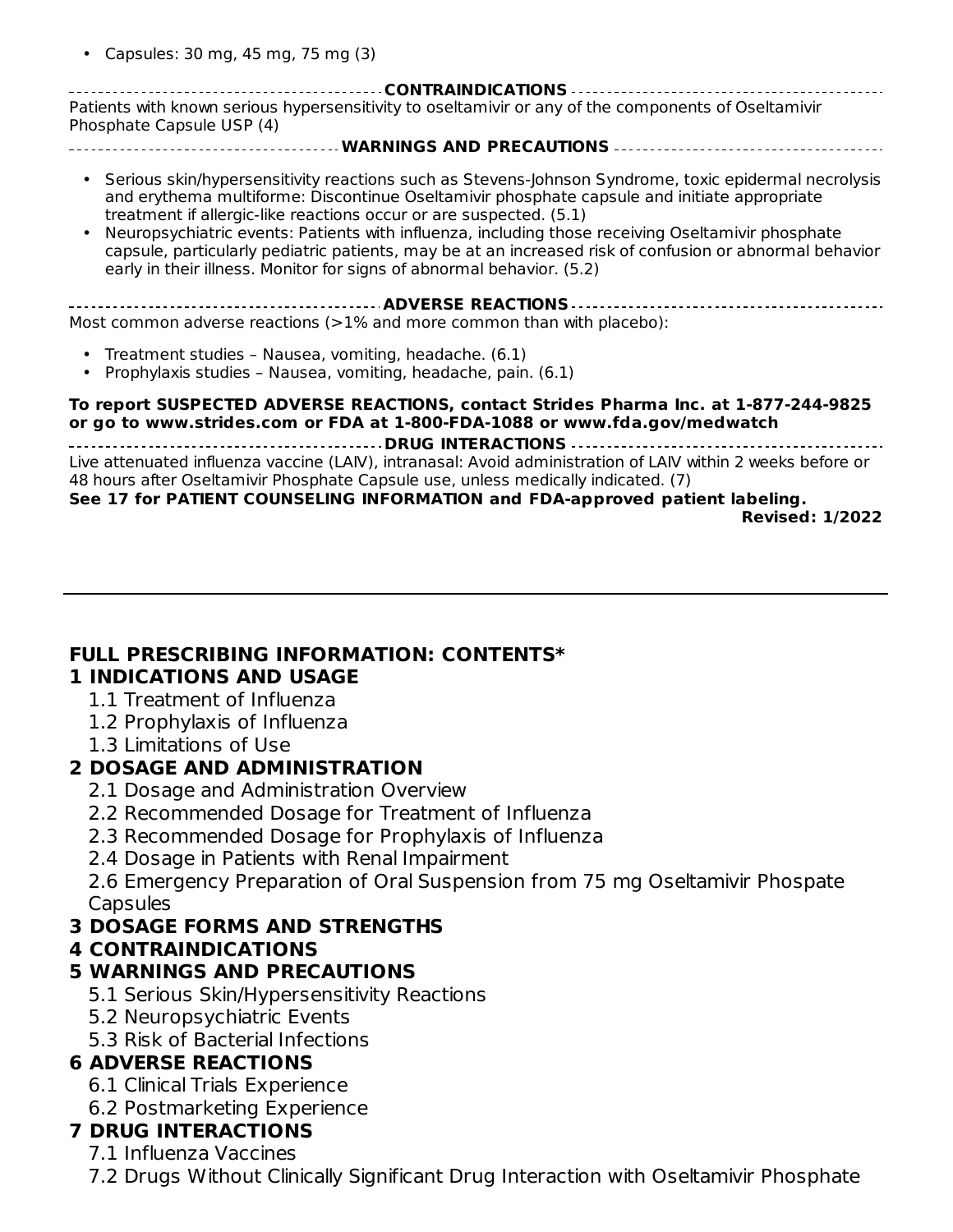### **8 USE IN SPECIFIC POPULATIONS**

- 8.1 Pregnancy
- 8.2 Lactation
- 8.4 Pediatric Use
- 8.5 Geriatric Use
- 8.6 Renal Impairment
- 8.7 Hepatic Impairment
- 8.8 Use in Patients with Chronic Conditions
- 8.9 Immunocompromised Patients

# **10 OVERDOSAGE**

### **11 DESCRIPTION**

# **12 CLINICAL PHARMACOLOGY**

- 12.1 Mechanism of Action
- 12.3 Pharmacokinetics
- 12.4 Microbiology

# **13 NONCLINICAL TOXICOLOGY**

13.1 Carcinogenesis, Mutagenesis, Impairment of Fertility

# **14 CLINICAL STUDIES**

- 14.1 Treatment of Influenza
- 14.2 Prophylaxis of Influenza

# **16 HOW SUPPLIED/STORAGE AND HANDLING**

## **17 PATIENT COUNSELING INFORMATION**

\* Sections or subsections omitted from the full prescribing information are not listed.

# **FULL PRESCRIBING INFORMATION**

# **1 INDICATIONS AND USAGE**

## **1.1 Treatment of Influenza**

Oseltamivir Phosphate capsule USP is indicated for the treatment of acute, uncomplicated illness due to influenza A and B infection in patients 2 weeks of age and older who have been symptomatic for no more than 48 hours.

# **1.2 Prophylaxis of Influenza**

Oseltamivir Phosphate capsule USP is indicated for the prophylaxis of influenza A and B in patients 1 year and older.

# **1.3 Limitations of Use**

- Oseltamivir Phosphate capsule USP is not a substitute for early influenza vaccination on an annual basis as recommended by the Centers for Disease Control and Prevention Advisory Committee on Immunization Practices.
- Influenza viruses change over time. Emergence of resistance substitutions could decrease drug effectiveness. Other factors (for example, changes in viral virulence) might also diminish clinical benefit of antiviral drugs. Prescribers should consider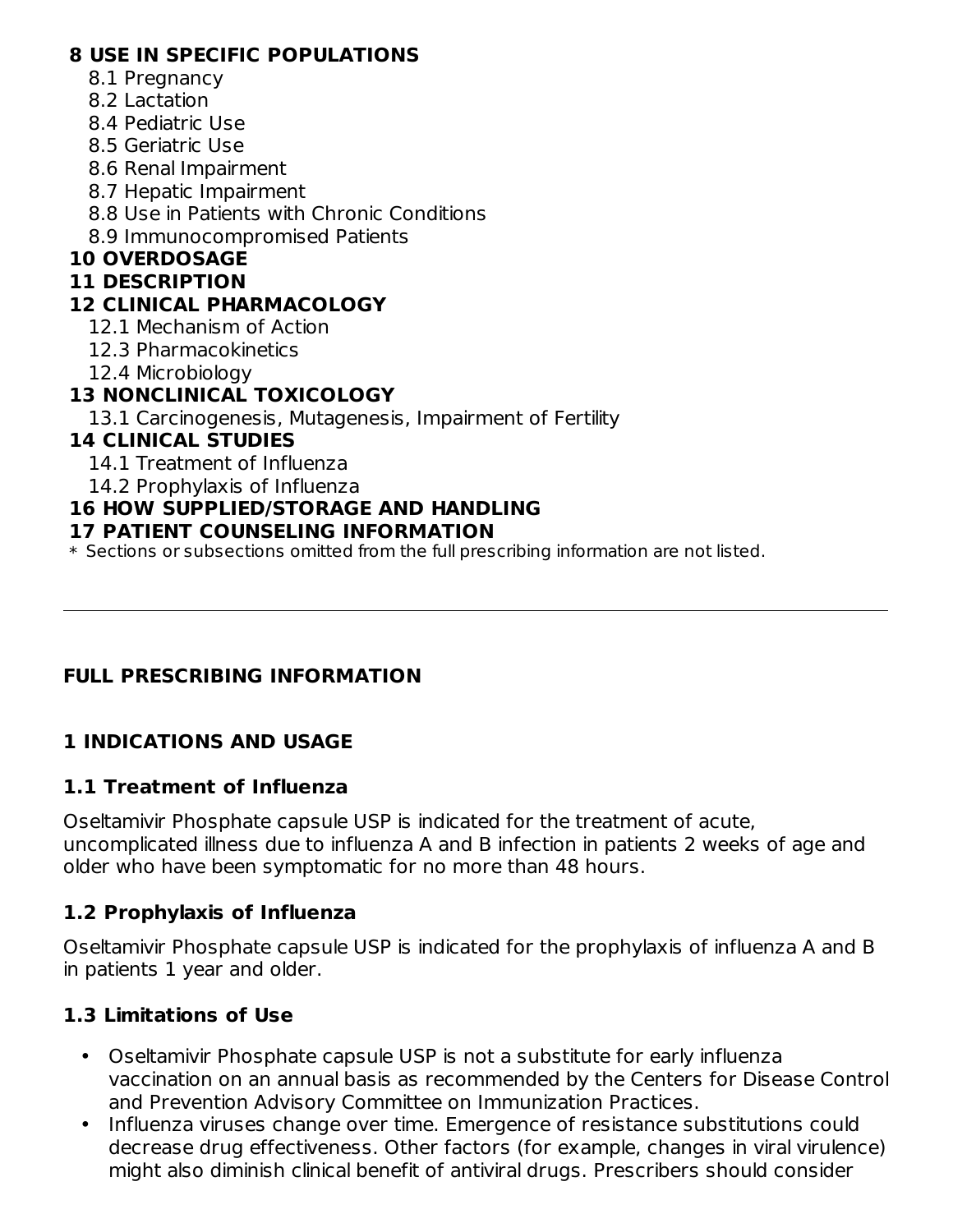available information on influenza drug susceptibility patterns and treatment effects when deciding whether to use Oseltamivir Phosphate Capsule USP [see] Microbiology (12.4)].

• Oseltamivir Phosphate capsule USP is not recommended for patients with endstage renal disease not undergoing dialysis [see Dosage and Administration (2.4) and Use in Specific Populations (8.6)].

# **2 DOSAGE AND ADMINISTRATION**

## **2.1 Dosage and Administration Overview**

Administer Oseltamivir Phosphate capsule for the treatment of influenza in patients 2 weeks of age or older [see Dosage and Administration (2.2)] or for prophylaxis of influenza in patients 1 year and older [see Dosage and Administration (2.3)] using:

• Oseltamivir Phosphate capsule

The capsules may be taken with or without food; however, tolerability may be enhanced if Oseltamivir Phosphate capsule USP is taken with food.

Adjust the Oseltamivir Phosphate capsule dosage in patients with moderate or severe renal impairment [see Dosage and Administration (2.4)]

For patients who cannot swallow capsules, Oseltamivir Phosphate for oral suspension is the preferred formulation. When oseltamivir phosphate for oral suspension is not available from wholesaler or the manufacturer, Oseltamivir Phosphate capsules may be opened and mixed with sweetened liquids such as regular or sugar-free chocolate syrup, corn syrup, caramel topping, or light brown sugar (dissolved in water). During emergency situation **and** when neither the oral suspension or the age-appropriate strengths of Oseltamivir Phosphate capsules to mix with sweetened liquids are available, then a pharmacist may prepare an emergency supply of oral suspension from Oseltamivir Phosphate 75 mg capsules [see Dosage and Administration (2.6)].

## **2.2 Recommended Dosage for Treatment of Influenza**

Initiate treatment with Oseltamivir phosphate capsule within 48 hours of influenza symptom onset.

## Adults and Adolescents (13 years of age and older)

The recommended oral dosage of Oseltamivir phosphate capsule for treatment of influenza in adults and adolescents 13 years and older is 75 mg twice daily (one 75mg capsule twice daily) for 5 days.

### Pediatric Patients (2 weeks of age through 12 years of age)

Table 1 displays the recommended oral dose of Oseltamivir phosphate capsule for treatment of influenza in pediatric patients 2 weeks of age through 12 years of age and provides information about prescribing the capsule.

## **2.3 Recommended Dosage for Prophylaxis of Influenza**

Initiate post-exposure prophylaxis with Oseltamivir phosphate capsule within 48 hours following close contact with an infected individual. Initiate seasonal prophylaxis with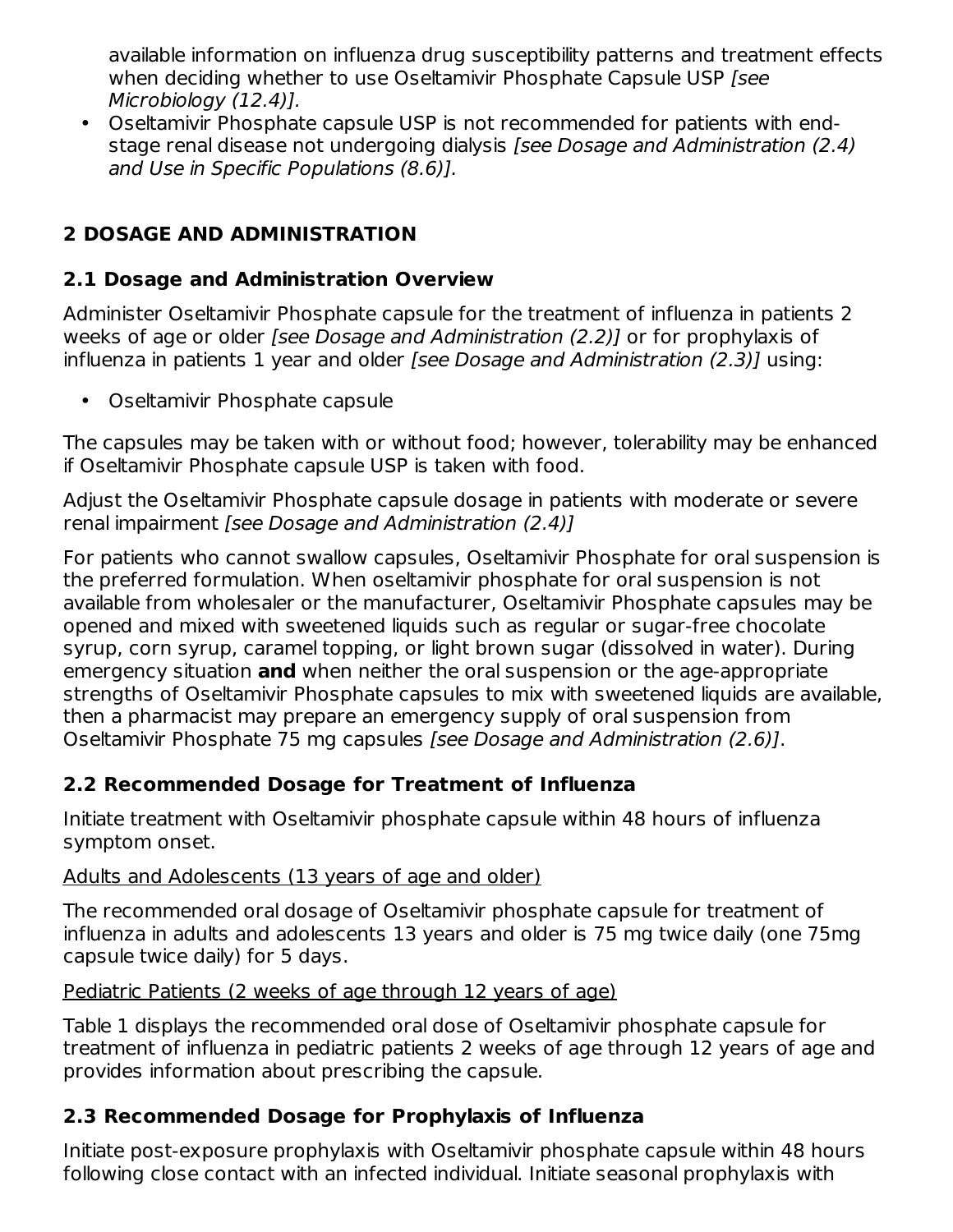Oseltamivir phosphate capsule during a community outbreak.

### Adults and Adolescents (13 years of age and older)

The recommended dosage of oseltamivir phosphate capsule USP for prophylaxis of influenza in adults and adolescents 13 years and older is 75 mg orally once daily (one 75 mg capsule once daily) for at least 10 days following close contact with an infected individual and up to 6 weeks during a community outbreak. In immunocompromised patients, Oseltamivir phosphate capsule may be continued for up to 12 weeks [see Use in Specific Populations (8.9)].The duration of protection lasts for as long as Oseltamivir phosphate capsule dosing is continued.

### Pediatric Patients (1 to 12 years of age)

Table 1 displays the recommended oral dose of Oseltamivir phosphate capsule for prophylaxis of influenza in pediatric patients 1 to 12 years of age based on body weight and provides information about prescribing the capsule. Prophylaxis in pediatric patients is recommended for 10 days following close contact with an infected individual and up to 6 weeks during a community outbreak [see Use in Specific Populations (8.4) and Clinical Studies (14.2)].

### **Table 1 Oseltamivir phosphate capsules Dosage Recommendations in Pediatric Patients for Treatment and Prophylaxis of Influenza**

| Weight                                           | <b>Treatment</b><br>Dosage for 5<br>days | <b>Prophylaxis Dosage</b><br>for $10 \text{ days}$ * | <b>Number of Capsules to</b><br>Dispense (Strength) <sup>†</sup> |  |  |  |
|--------------------------------------------------|------------------------------------------|------------------------------------------------------|------------------------------------------------------------------|--|--|--|
| Patients from 2 Weeks to less than 1 Year of Age |                                          |                                                      |                                                                  |  |  |  |
| Any weight                                       | $ 3 \text{ mg/kg}$ twice daily           | Not applicable                                       | Not applicable                                                   |  |  |  |
|                                                  |                                          | Patients 1 to 12 Years of Age Based on Body Weight   |                                                                  |  |  |  |
| 15 kg or less                                    | 30 mg twice daily                        | 30 mg once daily                                     | 10 Capsules (30 mg)                                              |  |  |  |
| 15.1 kg to 23 kg                                 | 45 mg twice daily                        | 45 mg once daily                                     | 10 Capsules (45 mg)                                              |  |  |  |
| 23.1 kg to 40 kg                                 | 60 mg twice daily                        | 60 mg once daily                                     | 20 Capsules (30 mg)                                              |  |  |  |
| 40.1 kg or more                                  | 75 mg twice daily                        | 75 mg once daily                                     | 10 capsules (75 mg)                                              |  |  |  |

 $\ast$  The recommended duration for post-exposure prophylaxis is 10 days and the recommended duration for community outbreak (seasonal/pre-exposure) prophylaxis is up to 6 weeks (or up to 12 weeks in immunocompromised patients). The amount supplied (e.g., number of bottles or capsules) for seasonal prophylaxis may be greater than for post-exposure prophylaxis.

† Oseltamivir phosphate for oral suspension is the preferred formulation for patients who cannot swallow capsules.

# **2.4 Dosage in Patients with Renal Impairment**

Table 2 displays the dosage recommendations for the treatment and prophylaxis of influenza in adults with various stages of renal impairment (estimated creatinine clearance of less than or equal to 90 mL per minute). Dosage modifications are recommended in adults with estimated creatinine clearance less than or equal to 60 mL per minute [see Use in specific Population (8.6) and Clinical Pharmacology (12.3)].

### **Table 2 Recommended Dose Modifications for Treatment and Prophylaxis of Influenza in Adults with Renal Impairment or End Stage Renal Disease (ESRD) on Dialysis**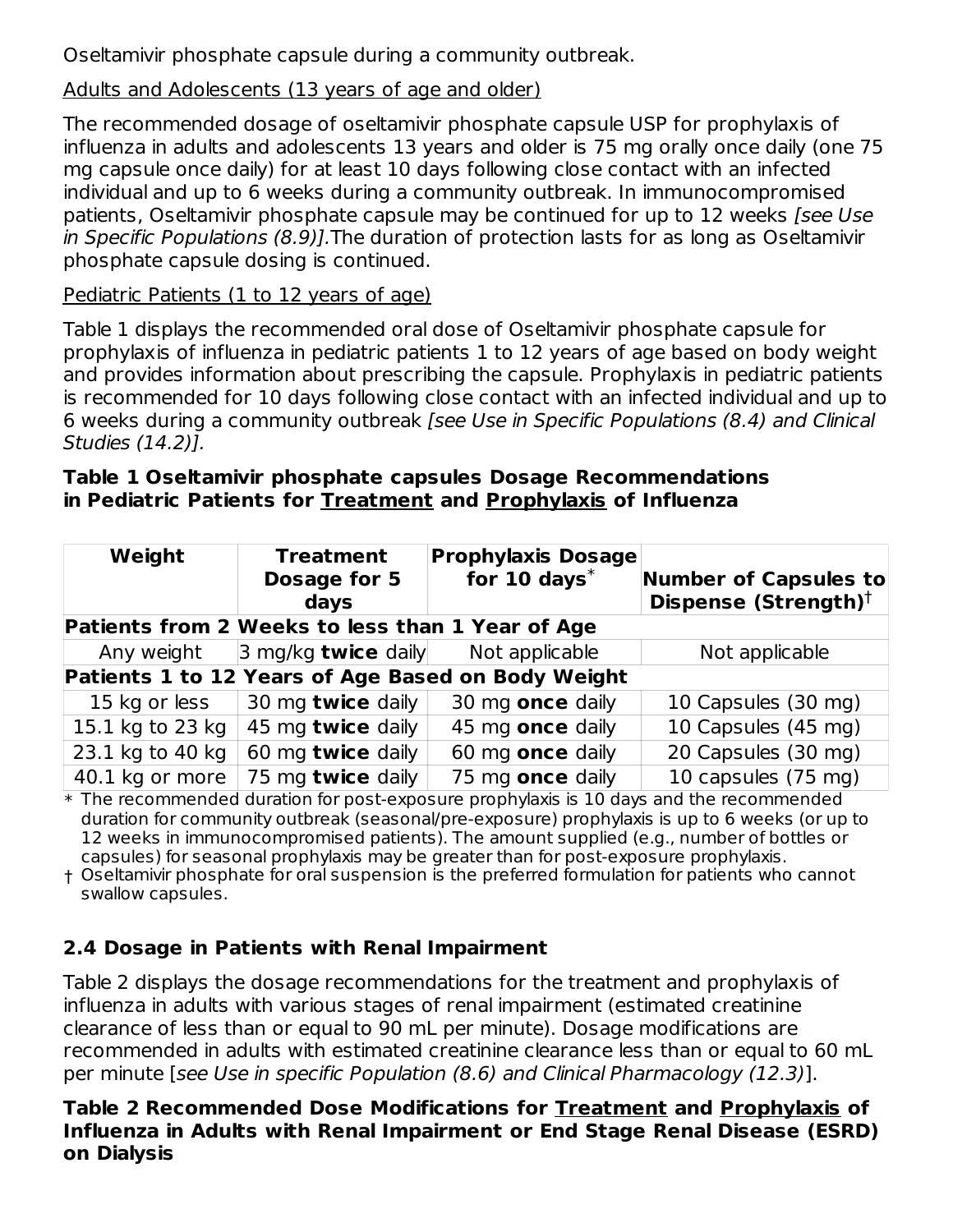| <b>Renal Impairment</b><br>(Creatinine<br><b>Clearance)</b>                                                     | <b>Recommended Treatment</b><br>$Reqimen^*$                                                                            | <b>Recommended Prophylaxis</b><br>Regimen <sup>*†</sup>                     |
|-----------------------------------------------------------------------------------------------------------------|------------------------------------------------------------------------------------------------------------------------|-----------------------------------------------------------------------------|
| <b>Mild</b><br>(>60-90 mL/minute)                                                                               | 75 mg twice daily for 5 days                                                                                           | 75 mg once daily                                                            |
| Moderate<br>(>30-60 mL/minute)                                                                                  | 30 mg twice daily for 5 days                                                                                           | 30 mg once daily                                                            |
| Severe<br>(>10-30 mL/ minute)                                                                                   | 30 mg once daily for 5 days                                                                                            | 30 mg every other day                                                       |
| <b>ESRD Patients on</b><br><b>Hemodialysis</b><br>$(\leq 10$ mL/ minute)                                        | 30 mg immediately and then 30<br>mg after every hemodialysis<br>cycle.<br>(treatment duration not to<br>exceed 5 days) | 30 mg immediately and then 30<br>mg after alternate hemodialysis<br>cycles. |
| <b>ESRD Patients on</b><br>Continuous Ambulatory<br>Peritoneal Dialysis <sup>\$</sup><br>$(\leq 10$ mL/ minute) | A single 30 mg dose<br>administered immediately                                                                        | 30 mg immediately and then 30<br>mg once weekly.                            |
| ESRD Patients <b>not</b> on<br><b>Dialysis</b><br>Capsules can be used for 30 mg dosing.                        | Oseltamivir Phosphate capsule<br>is not recommended                                                                    | Oseltamivir Phosphate capsule<br>is not recommended                         |

 $^\dagger$  The recommended duration for post-exposure prophylaxis is at least 10 days and the recommended duration for community outbreak (seasonal/pre-exposure) prophylaxis is up to 6 weeks (or up to 12 weeks in immunocompromised patients).

 $$$  Data derived from studies in continuous ambulatory peritoneal dialysis (CAPD) patients.

### **2.6 Emergency Preparation of Oral Suspension from 75 mg Oseltamivir Phospate Capsules**

The following directions are provided for use only during emergency situations **and** when FDA-approved, commercially manufactured Oseltamivir Phosphate for oral suspension is not available from wholesalers or the manufacturer.

The following emergency preparation instructions will provide one patient with enough Oseltamivir Phosphate for a 5-day course of treatment of influenza or a 10-day course of prophylaxis of influenza:

Step  $#1$ : Determine the dosage of Oseltamivir Phosphate capsule USP for the patient [see Dosage and Administration (2.2, 2.3, and 2.4)] then determine the total volume of oral suspension needed to be prepared (see Table 3).

#### **Table 3 Emergency Preparation: Volume of Prepared Oral Suspension (6 mg per mL) Based upon Oseltamivir Phosphate Dose**

| Oseltamivir Phosphate Dose* | <b>Total Volume to Prepare per Patient</b> |
|-----------------------------|--------------------------------------------|
| 15 mg or less               | 37.5 mL                                    |
| $30 \text{ mg}$             | 75 mL                                      |
| 45 mg                       | 100 mL                                     |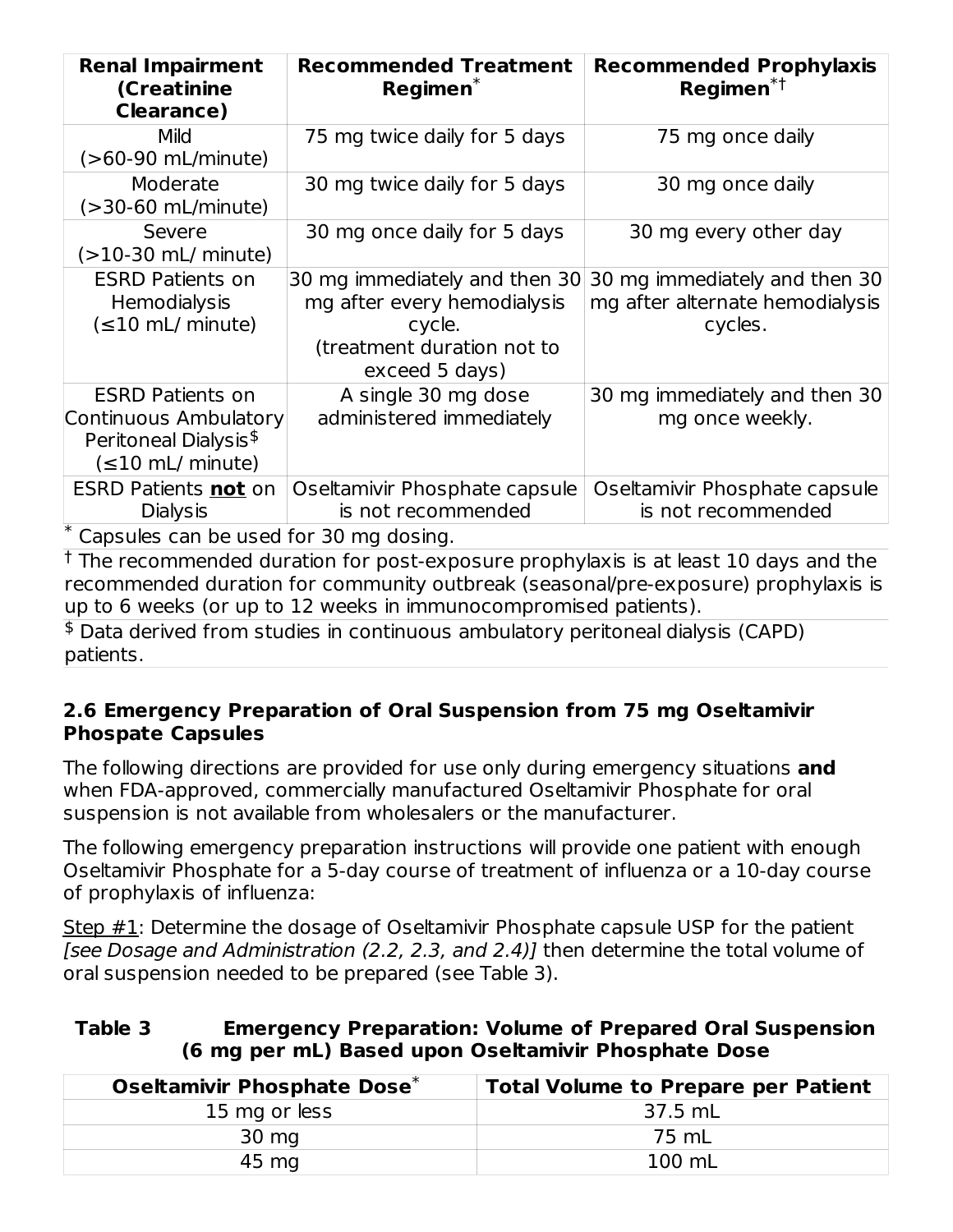| ື້<br><b>b</b> | - - -<br>$\sim$<br>.<br>. . |
|----------------|-----------------------------|
| --<br>m.<br>.  | $-00111$                    |

 $\ast$  If the oseltamivir phosphate dose is between the doses listed, use the greater listed dose to determine the total volume of prepared oral suspension.

Step #2: Preparation must be performed with only one of the following vehicles (other vehicles have been studied): Cherry Syrup (Humco®), Ora-Sweet® SF (sugar-free) (Paddock Laboratories), or simple syrup. Determine the number of capsules and the amount of water and vehicle needed to prepare the total volume (see Table 3) of prepared oral suspension (6 mg per ml) for a complete treatment or prophylaxis course (See Table 4).

### **Table 4 Emergency Preparation: Number of Oseltamivir Phosphate 75mg Capsules and Amount of Water and Vehicle Needed to prepare the Total Volume of a Prepared Oral Suspension (6 mg per mL)**

| <b>Total Volume of Prepared</b><br><b>Oral Suspension</b>                                                                   | 37.5 mL             | 75 mL          | 100 mL        | $125$ mL        | 150 mL          |
|-----------------------------------------------------------------------------------------------------------------------------|---------------------|----------------|---------------|-----------------|-----------------|
| <b>Number of Oseltamivir</b><br>Phosphate 75 mg<br><b>Capsules (Total Strength)</b>                                         | $3(225 \text{ mg})$ | 6 (450)<br>mg) | 8 (600<br>mg) | 10 (750)<br>mg) | 12 (900)<br>mg) |
| <b>Amount of Water</b>                                                                                                      | $2.5$ mL            | 5 mL           | 7 mL          | 8 mL            | 10 mL           |
| <b>Volume of Vehicle</b><br>Cherry Syrup (Humco®) OR<br>Ora-Sweet <sup>®</sup> SF (Paddock<br>Laboratories) OR simple syrup | 34.5 mL             | 69 mL          | 91 mL         | 115 mL          | 137 mL          |

\* Includes overage to ensure all doses can be delivered

Step  $\#3$ : Follow the instruction below for preparing the 75mg Oseltamivir Phosphate Capsules to produce oral suspension (6mg/ mL):

a) Place the specified amount of water into a polyethyleneterephthalate (PET) or glass bottle (see Table 4).

Constitution in other bottle types is not recommended because there is no stability data with other bottle types.

b) Carefully separate the capsule body and cap and pour the contents of the required number of Oseltamivir Phosphate 75 mg Capsules into the PET or glass bottle.

c) Gently swirl the suspension to ensure adequate wetting of the Oseltamivir phosphate capsules powder for at least 2 minutes.

d) Slowly add the specified amount of vehicle to the bottle.

e) Close the bottle using a child-resistant cap and shake well for 30 seconds to completely dissolve the active drug and to ensure homogeneous distribution of the dissolved drug in the resulting suspension, The active drug, Oseltamivir Phosphate, readily dissolves in the specified vehicles. The suspension is caused by inert ingredients of Oseltamivir Phosphate Capsules which are insoluble in these vehicles.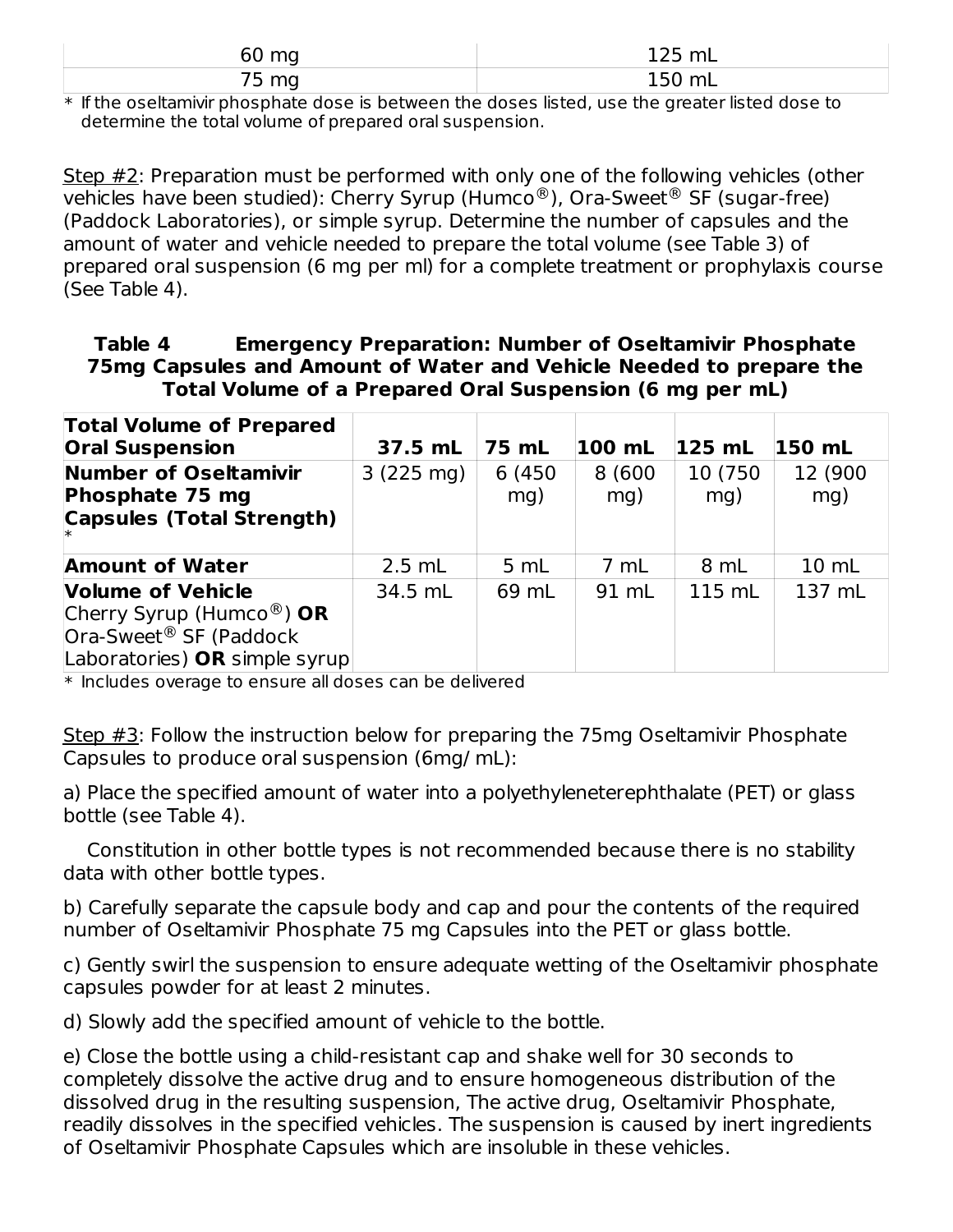f) Put an ancillary label on the bottle indicating "Shake Well Before Use."

g) Instruct the parent or caregiver that any unused suspension remaining in the bottle following completion of therapy must be discarded by either affixing an ancillary label to the bottle or adding a statement to the pharmacy label instructions.

h) Place a pharmacy label on the bottle that include the patient's name, dosing instructions, drug name and any other required information to be in compliance with all State and Federal Pharmacy Regulations. Place an appropriate expiration date on the label according to storage condition below.

i) Include the recommended dosage on the pharmacy label as per Tables 1 and 2 [See Dosage and Administration (2.2, 2.3, and 2.4)]

j) Store the prepared oral suspension in glass or PET bottle either:

- In a refrigerator: [2° to 8°C (36° to 46°F)]: Stable for 5 weeks when stored in a refrigerator.
- At room Temperature [25°C (77°F)]: Stable for 5 days when stored at room temperature.

# **3 DOSAGE FORMS AND STRENGTHS**

Oseltamivir phosphate capsules:

- 30-mg capsules (30 mg free base equivalent of the phosphate salt): White to off white powder filled in size "4" hard gelatin capsule with light yellow opaque cap/body printed 30 on cap and OP on body in black.
- 45-mg capsules (45 mg free base equivalent of the phosphate salt): White to off white powder filled in size "3" hard gelatin capsule with grey opaque cap/body printed 45 on cap and OP on body in black.
- 75-mg capsules (75 mg free base equivalent of the phosphate salt): White to off white powder filled in size "2" hard gelatin capsule with cream cap and brown body printed OP on cap and 75 on body in black.

# **4 CONTRAINDICATIONS**

Oseltamivir phosphate capsule is contraindicated in patients with known serious hypersensitivity to oseltamivir or any component of the product. Severe allergic reactions have included anaphylaxis and serious skin reactions including toxic epidermal necrolysis, Stevens - Johnson syndrome, and erythema multiforme *[see Warnings and* Precautions (5.1)].

# **5 WARNINGS AND PRECAUTIONS**

# **5.1 Serious Skin/Hypersensitivity Reactions**

Cases of anaphylaxis and serious skin reactions including toxic epidermal necrolysis, Stevens - Johnson Syndrome, and erythema multiforme have been reported in postmarketing experience with Oseltamivir phosphate. Stop Oseltamivir phosphate and instituted appropriate treatment if an allergic-like reaction occurs or is suspected. The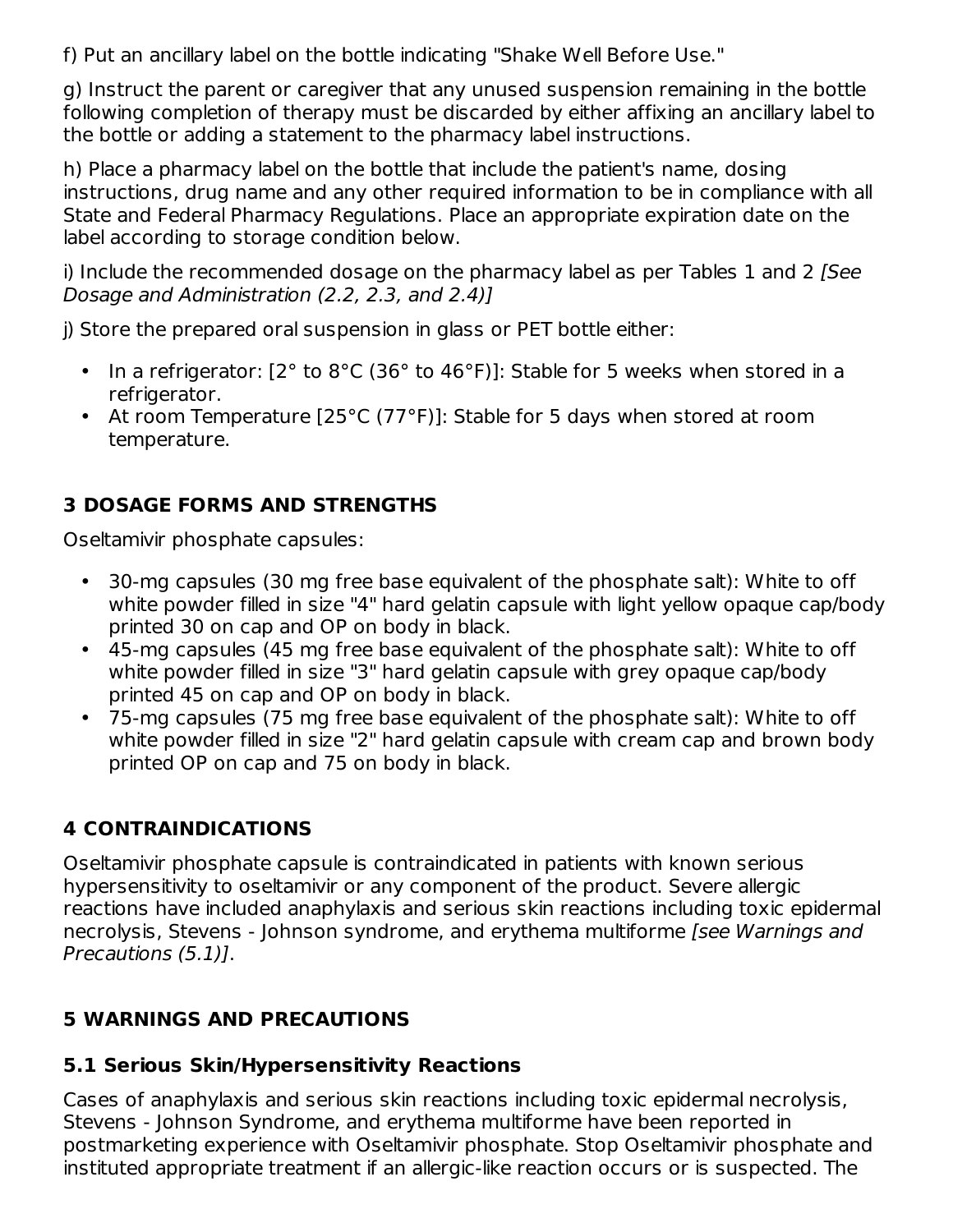use of Oseltamivir phosphate is contraindicated in patients with known serious hypersensitivity to Oseltamivir phosphate [see contraindications (4) and Adverse Reactions (6.2)]

# **5.2 Neuropsychiatric Events**

There have been postmarketing reports of delirium and abnormal behavior leading to injury, and in some cases resulting in fatal outcomes, in patients with influenza who were receiving Oseltamivir phosphate [see Adverse Reactions (6.2)]. Because these events were reported voluntarily during clinical practice, estimates of frequency cannot be made but they appear to be uncommon based on Oseltamivir phosphate usage data. These events were reported primarily among pediatric patients and often had an abrupt onset and rapid resolution. The contribution of Oseltamivir phosphate to these events has not been established. Influenza can be associated with a variety of neurologic and behavioural symptoms that can include events such as hallucinations, delirium, and abnormal behavior, in some cases resulting in fatal outcomes. These events may occur in the setting of encephalitis or encephalopathy but can occur without obvious severe disease. Closely monitor Oseltamivir phosphate-treated patients with influenza for sign of abnormal behavior. If neuropsychiatric symptoms occur, evaluate the risk and benefits of continuing Oseltamivir phosphate for each patient.

# **5.3 Risk of Bacterial Infections**

There is no evidence for efficacy of Oseltamivir phosphate in any illness caused by pathogens other than influenza viruses. Serious bacterial infections may begin with influenza-like symptoms or may coexist with or occur as complications during the course of influenza. Oseltamivir phosphate has not been shown to prevent such complications. Prescribers should be alert to the potential for secondary bacterial infections and treat them as appropriate.

# **6 ADVERSE REACTIONS**

The following serious adverse reactions are discussed below and elsewhere in the labeling:

- Serious skin and hypersensitivity reactions [see Warnings and Precautions (5.1)]
- Neuropsychiatric events [see Warnings and Precautions (5.2)]

# **6.1 Clinical Trials Experience**

Because clinical trials are conducted under widely varying conditions, adverse reaction rates observed in the clinical trials of a drug cannot be directly compared to rates in the clinical trials of another drug and may not reflect the rates observed in practice.

### Adverse Reactions from Treatment and Prophylaxis Trials in Adult and Adolescent Subjects (13 years of age and older)

The overall safety profile of Oseltamivir phosphate is based on data from 2,646 adult and adolescent subjects that received the recommended dosage of 75 mg orally twice daily for 5 days for treatment of influenza and 1,943 adult and adolescent subjects that received the recommended dosage of 75 mg orally once daily for up to 6 weeks for prophylaxis of influenza in clinical trials.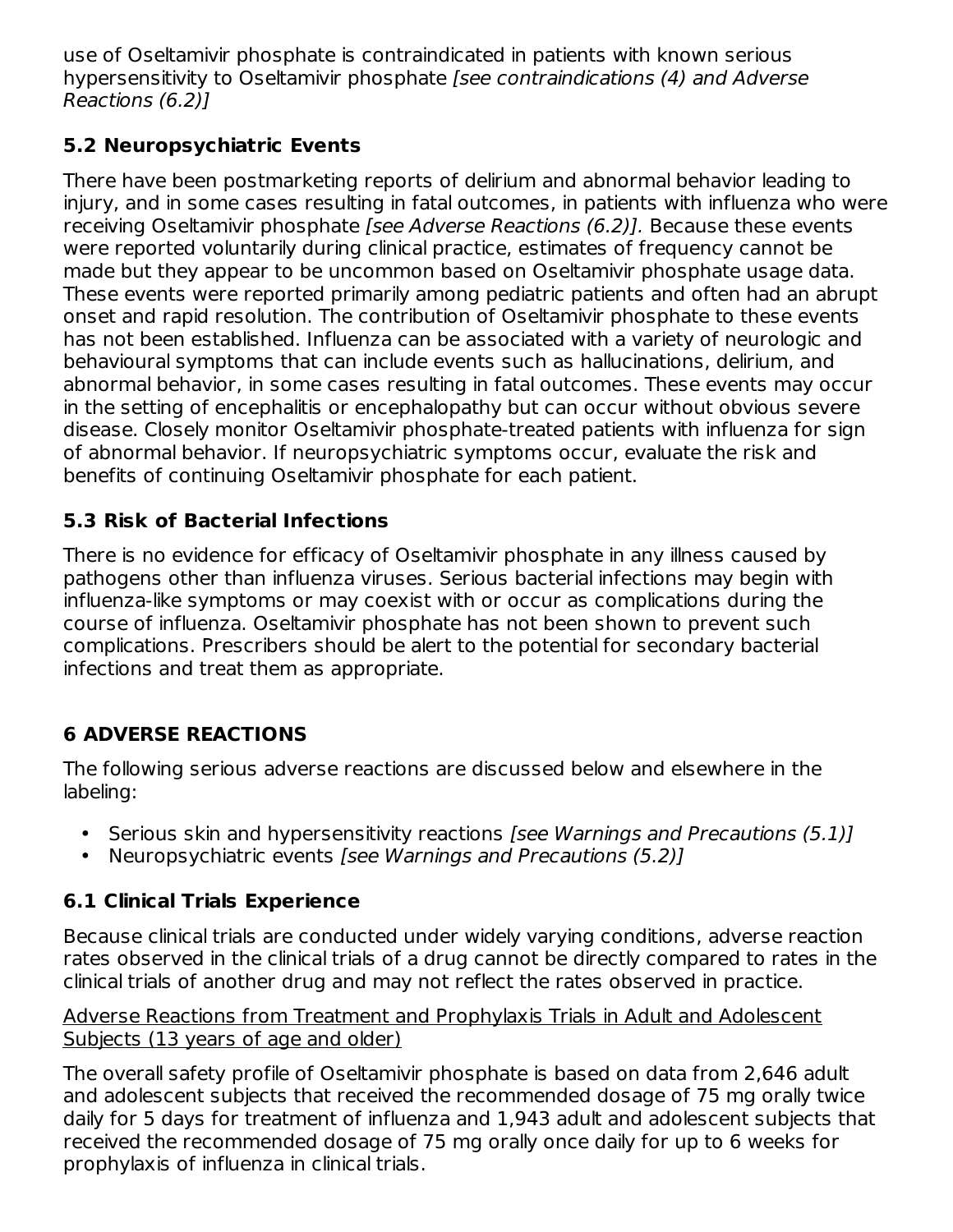The most common adverse reactions in the pooled treatment and pooled prophylaxis trials in adults and adolescents are displayed in Table 5. The majority of these adverse reactions were reported on a single occasion, occurred on either the first or second treatment day and resolved spontaneously within 1-2 days. This summary includes otherwise healthy adults/adolescents and subjects "at risk" (subjects at higher risk of developing complications associated with influenza, e.g., elderly patients and patients with chronic cardiac or respiratory disease). In general, the safety profile in the subjects "at risk" was qualitatively similar to that in otherwise healthy adults/adolescents.

### **Table 5 Adverse Reactions Occurring in ≥1% of Adults and Adolescents (13 years of age and older) in Treatment and Prophylaxis Trials \***

|                                                                            | <b>Treatment Trials</b>                                            |                              | <b>Prophylaxis Trials</b>                                                   |                            |  |
|----------------------------------------------------------------------------|--------------------------------------------------------------------|------------------------------|-----------------------------------------------------------------------------|----------------------------|--|
| <b>System Organ</b><br><b>Class Adverse</b><br><b>Reaction</b>             | <b>Oseltamivir</b><br>Phosphate 75 mg<br>twice daily<br>$(n=2646)$ | <b>Placebo</b><br>$(n=1977)$ | <b>Oseltamivir</b><br><b>Phosphate</b><br>75 mg once<br>daily<br>$(n=1943)$ | <b>Placebo</b><br>(n=1586) |  |
| Gastrointestinal<br><b>Disorders</b><br>Nausea<br>Vomiting                 | 10%<br>8%                                                          | 6%<br>3%                     | 8%<br>2%                                                                    | 4%<br>$1\%$                |  |
| <b>Nervous System</b><br><b>Disorders</b><br>Headache<br>General Disorders | 2%                                                                 | $1\%$                        | 17%                                                                         | 16%                        |  |
| Pain                                                                       | $< 1\%$                                                            | <1%                          | 4%                                                                          | 3%                         |  |

\* Adverse reactions that occurred in ≥1% of Oseltamivir phosphate- treated adults and adolescents and ≥1% greater in Oseltamivir Phosphate-treated subjects compared to placebo-treated subjects in either the treatment or prophylaxis trials.

### Adverse Reactions from Treatment and Prophylaxis Trials in Pediatric Subjects (1 to 12 years of age)

A total of 1,481 pediatric subjects (including otherwise healthy pediatric subjects aged 1year to 12 years asthmatic pediatric subjects aged 6 to 12 years) participated in clinical trials of Oseltamivir phosphate for the treatment of influenza. A total of 859 pediatric subjects received treatment with Oseltamivir Phosphate for oral suspension either at a 2 mg per kg twice daily for 5 days or weight-band dosing. Vomiting was the only adverse reaction reported at a frequency of  $\geq 1\%$  in subjects receiving Oseltamivir phosphate (16%) compared to placebo (8%).

Amongst the 148 pediatric subjects aged 1 year to 12 years who received Oseltamivir phosphate at doses of 30 to 60 mg once daily for 10 days in a post-exposure prophylaxis study in household contacts (n=99), and in a separate 6-week seasonal influenza prophylaxis safety study (n=49), vomiting was the most frequent adverse reaction (8% on Oseltamivir phosphate verses 2% in the no prophylaxis group).

Adverse Reactions from Treatment Trials in Pediatric Subjects (2 weeks to less than 1 year of age)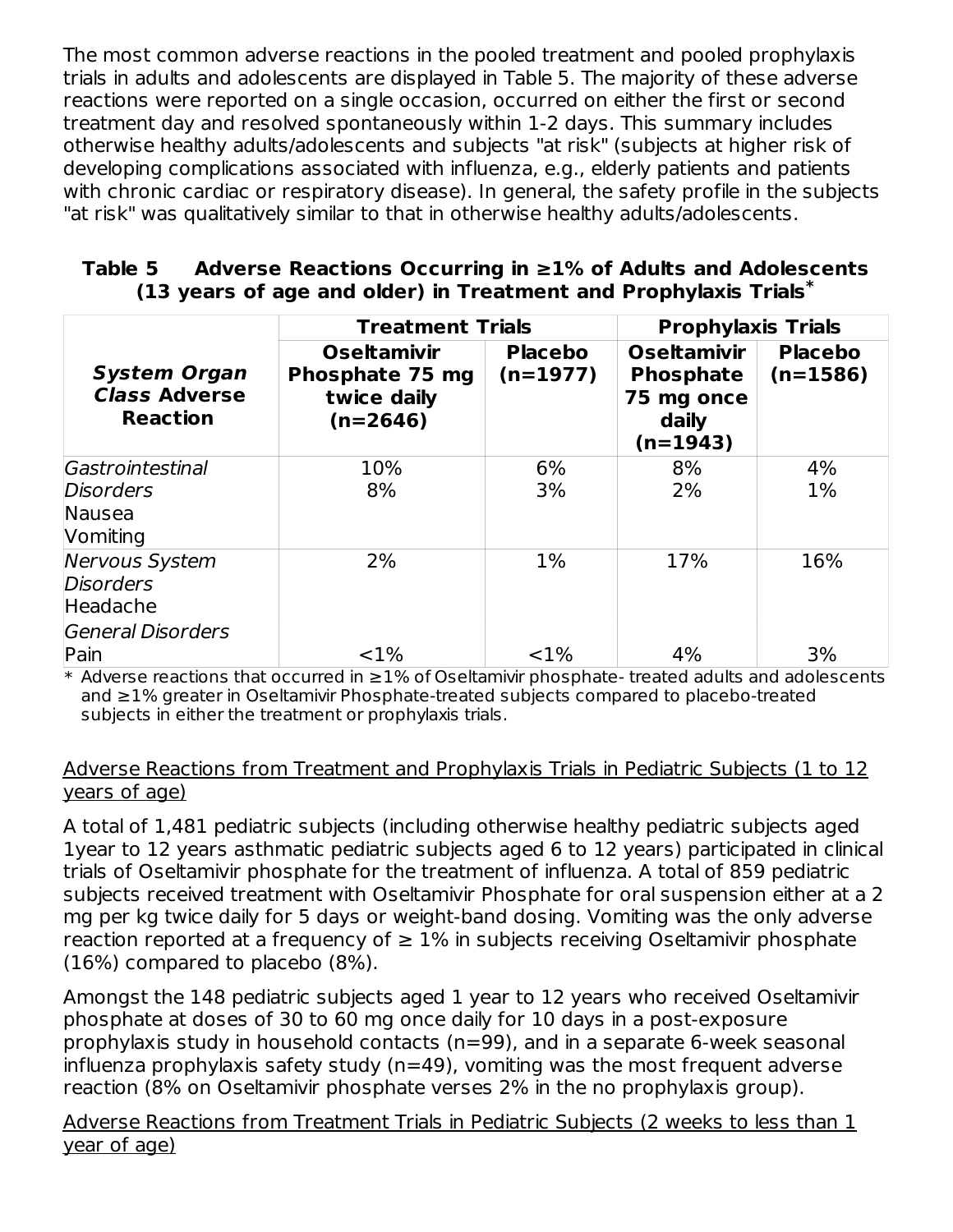Assessment of adverse reactions in pediatric subjects 2 weeks to less than 1 year of age was based on two open-label studies than included safety data on 135 influenzainfected subjects 2 weeks to less than 1 year of age (including premature infants at least 36 weeks post conceptional age) exposed to Oseltamivir phosphate at doses ranging from 2 to 3.5 mg per kg of the formulation for oral suspension twice daily orally for 5 days. The safety profile of Oseltamivir phosphate was similar across the age range studied, with vomiting (9%), diarrhea (7%) and diaper rash (7%) being the most frequently reported adverse reactions, and was generally comparable to that observed in older pediatric and adult subjects.

### Adverse Reactions from the Prophylaxis Trial in Immunocompromised Subjects

In a 12-week seasonal prophylaxis study in 475 immunocompromised subjects, including 18 pediatric subjects 1 year to 12 years of age, the safety profile in the 238 subjects receiving Oseltamivir phosphate 75 mg once daily was consistent with that previously observed in other Oseltamivir phosphate prophylaxis clinical trials [see Clinical studies (14.2)]

# **6.2 Postmarketing Experience**

The following adverse reactions have been identified during post approval use of Oseltamivir phosphate. Because these reactions are reported voluntarily from a population of uncertain size, it is not possible to reliably estimate their frequency or establish a causal relationship to Oseltamivir phosphate exposure.

General disorders and administration site conditions: Swelling of the face or tongue, allergy, anaphylactic/anaphylactoid reactions, hypothermia

Skin and subcutaneous tissue disorders: Rash, dermatitis, urticaria, eczema, toxic epidermal necrolysis, Stevens - Johnson Syndrome, erythema multiforme [see Warnings] and Precautions (5.1)]

Gastrointestinal Disorder: Gastrointestinal bleeding, hemorrhagic colitis

Cardiac Disorders: Arrhythmia

Hepatobiliary Disorders: Hepatitis, Abnormal liver function tests

Nervous System Disorders: Seizure

Metabolism and Nutrition Disorders: Aggravation of diabetes

Psychiatric Disorders: Abnormal behavior, delirium, including symptoms such as hallucinations, agitation, anxiety, altered level of consciousness, confusion, nightmares, delusions [see Warnings and Precautions (5.2)]

# **7 DRUG INTERACTIONS**

# **7.1 Influenza Vaccines**

Live Attenuated Influenza vaccine

The concurrent use of Oseltamivir phosphate with live attenuated influenza vaccine (LAIV) intranasal has not been evaluated. However, because of the potential for Oseltamivir phosphate to inhibit replication of live vaccine virus and possibly reduce the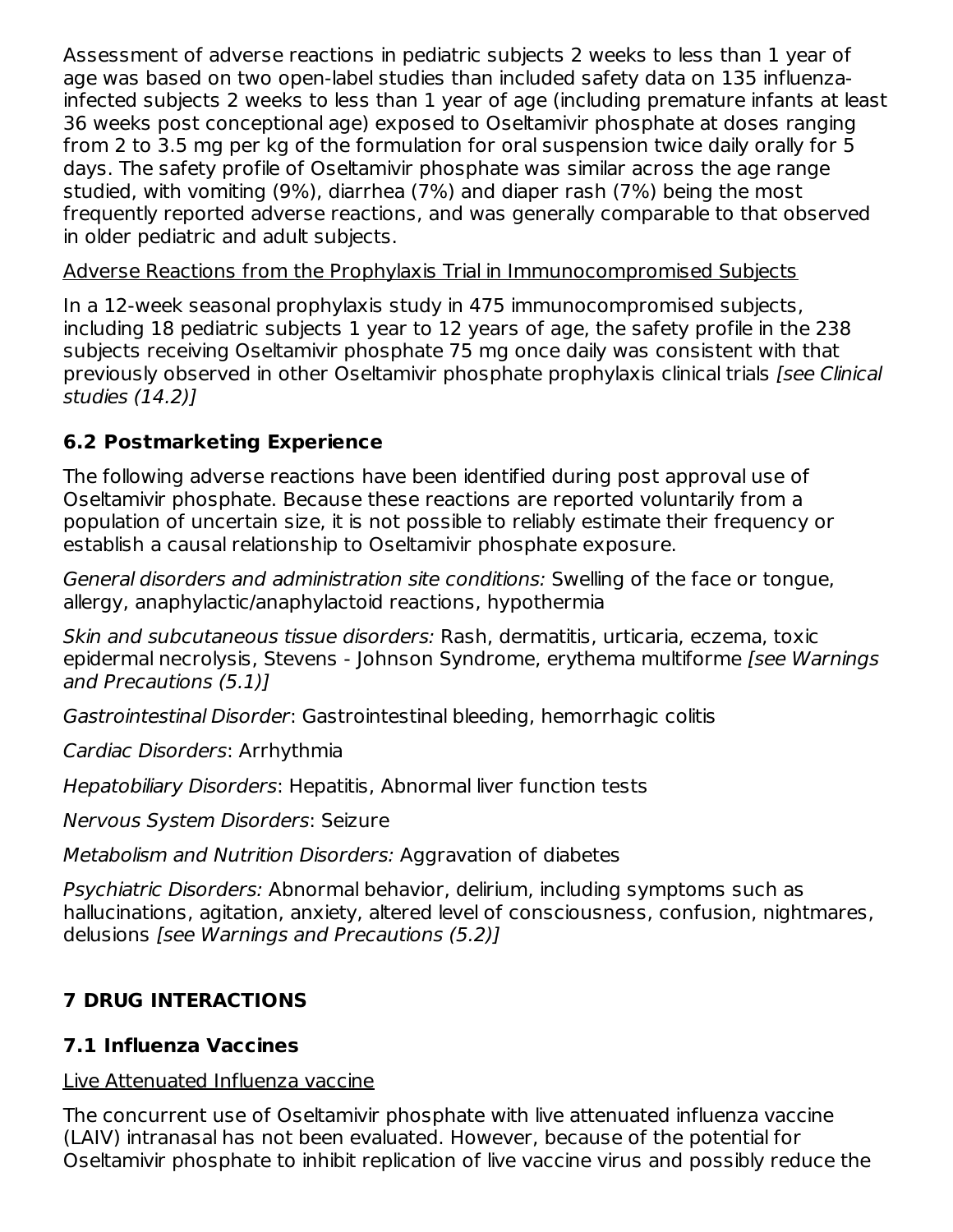efficacy of LAIV, avoid administration of LAIV within 2 weeks before or 48 hours after Oseltamivir phosphate administration, unless medically indicated.

#### Inactivated Influenza Vaccine

Inactivated influenza vaccine can be administered at any time relative to use of Oseltamivir phosphate.

### **7.2 Drugs Without Clinically Significant Drug Interaction with Oseltamivir Phosphate**

No dose adjustments are needed for either oseltamivir or the concomitant drug when coadministering oseltamivir with amoxicillin, acetaminophen, aspirin, cimetidine, antacids (magnesium and aluminum hydroxides and calcium carbonates), rimantadine, amantadine, or warfarin [see Clinical Pharmacology (12.3)].

# **8 USE IN SPECIFIC POPULATIONS**

# **8.1 Pregnancy**

### Risk Summary

There are no adequate and well-controlled studies with Oseltamivir phosphate in pregnant women to inform a drug-associated risk of adverse development outcomes. Available published epidemiological data suggest that Oseltamivir phosphate, taken in any trimester, is not associated with an increased risk of birth defects. However, these studies individually are limited by small sample sizes, use of different comparison groups, and some lacked information on dose, which preclude a definitive assessment of the risk [see Data and Clinical Pharmacology (12.3)]. In animal reproduction studies with oseltamivir, no adverse developmental effects were observed at clinical relevant exposures (see Data).

The background risk of major birth defects and miscarriage for the indicated population is unknown. All pregnancies have a background risk of birth defects, loss, or other adverse outcomes. In the U.S. general population, the estimated background risk of major birth defects and miscarriage is 2-4% and 15-20%, respectively.

### Clinical Considerations

## Disease-Associated Maternal and/or Embryo/Fetal Risk

Pregnant women are at higher risk of severe complications from influenza, which may lead to adverse pregnancy and/or fetal outcomes including maternal death, still births, birth defects, preterm delivery, low birth weight and small for gestational age.

## Data

## Human Data

Published prospective and retrospective observational studies of 5,000 women exposed to Oseltamivir Phosphate during pregnancy including more than 1,000 women exposed in the first trimester, suggest that the observed rate of congenital malformations was not increased above the rate in the general comparison population, regardless of when therapy was administered during the gestational period. However, individually, none of these studies had adequate sample sizes and some lacked information on dose, which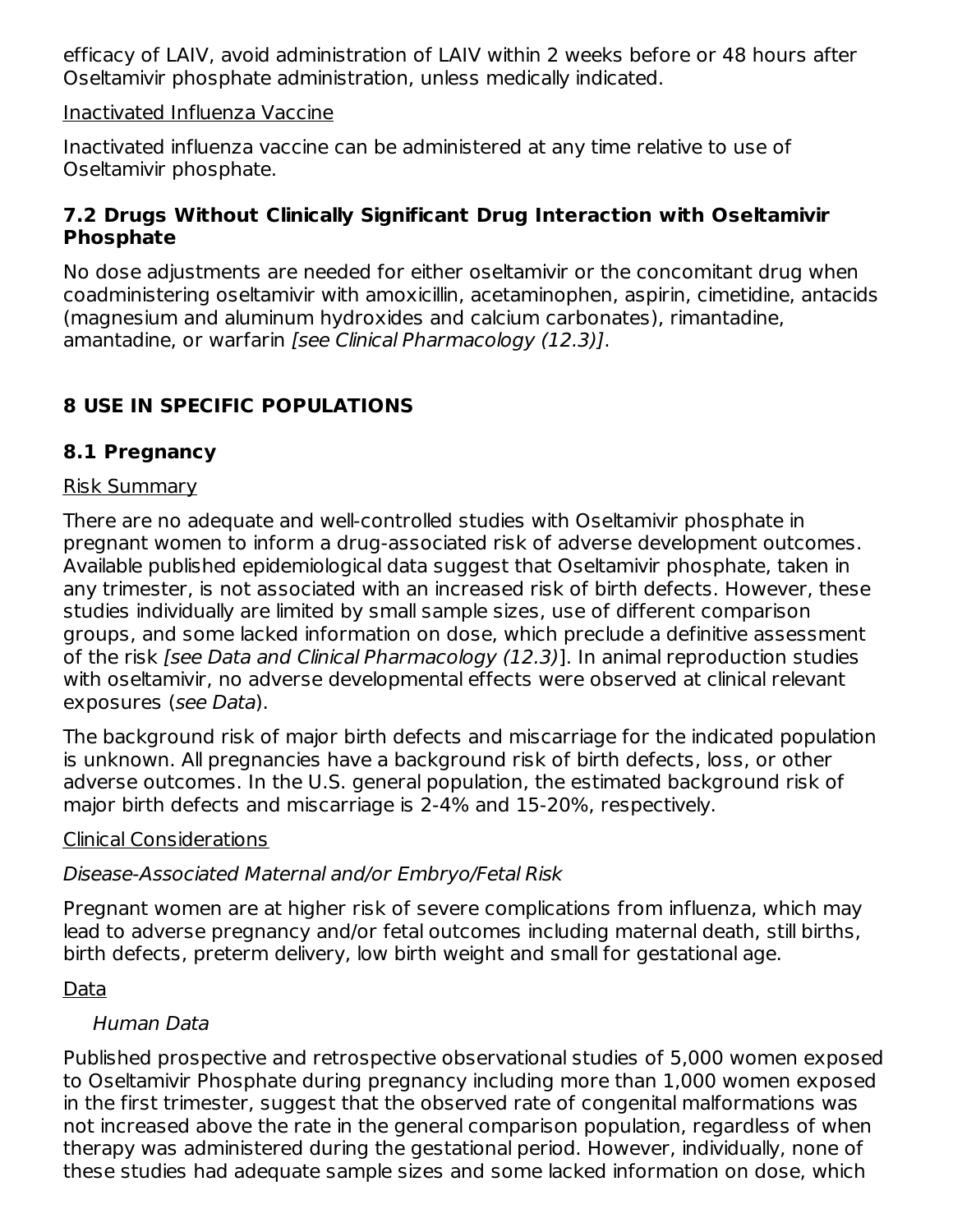preclude a definitive assessment of the risk.

### Animal Data

Oseltamivir was administered orally during organogenesis to pregnant rats (at 50, 250, or 1500 mg/kg/day on gestation days 6 to 17) and rabbits (at 50, 150, or 500 mg/kg/day on gestation days 6 to 18). In rats, embryo-fetal effects consisting of an increased incidence of minor skeletal malformations were observed at a maternally toxic dose (1500 mg/kg/day), resulting in systemic drug exposures (based on AUC for oseltamivir carboxylate) 190 times human exposures at the maximum recommended human dose (MRHD) of Oseltamivir Phosphate (75 mg twice a day). In the rabbit study, embryo-fetal effects consisting of an increased incidence of minor skeletal abnormalities and variants were observed at maternally toxic doses (≥150 mg/kg/day) resulting in systemic exposures (based on AUC for oseltamivir carboxylate) ≥8 times human exposures at the MRHD of Oseltamivir Phosphate.

In prenatal and postnatal development studies in rats, oseltamivir was administered orally (at 50, 250, 500, or 1500 mg/kg/day) from organogenesis through late gestation, delivery, and lactation (gestation day 6 to postpartum/lactation day 20). Prolonged parturition duration and reduced offspring viability were observed at a maternally toxic dose (1500 mg/kg/day). No adverse maternal or offspring effects were observed at doses ≤500 mg/kg/day, resulting in systemic drug exposures (based on AUC for oseltamivir carboxylate) 44 times human exposures at the MRHD of Oseltamivir Phosphate.

# **8.2 Lactation**

### Risk Summary

Based on limited published data, oseltamivir and oseltamivir carboxylate have been shown to be present in human milk at low levels considered unlikely to lead to toxicity in the breastfed infant. Postmarketing experience has not reported any information to suggest serious adverse effects of oseltamivir exposure via breast milk in infants. It is not known if oseltamivir affects human milk production. The development and health benefits of breastfeeding should be considered along with the mother's clinical need for Oseltamivir Phosphate and any potential adverse effects on the breastfed child from the drug or from the underlying maternal condition.

# **8.4 Pediatric Use**

### Treatment of Influenza

The safety and efficacy of Oseltamivir phosphate for the treatment of influenza in pediatric patients 2 weeks old to 17 years of age has been established [see Dosage and Administration (2.2), Clinical Pharmacology (12.3), and Clinical Studies (14.1)] and is based on:

- 13 to 17 years of age: Safety and efficacy in adolescent patients 13 to 17 years of age was supported by adequate and well-controlled trials in adults and adolescents and younger pediatric patients and safety data in adolescents treated with Oseltamivir phosphate in a study of treatment and prophylaxis.
- 1 year to 12 years of age: Safety and efficacy in pediatric patients 1 year to 12 years of age was supported by results of one double-blind, placebo-controlled trial in 452 pediatric patients with influenza in whom Oseltamivir phosphate 2 mg per kg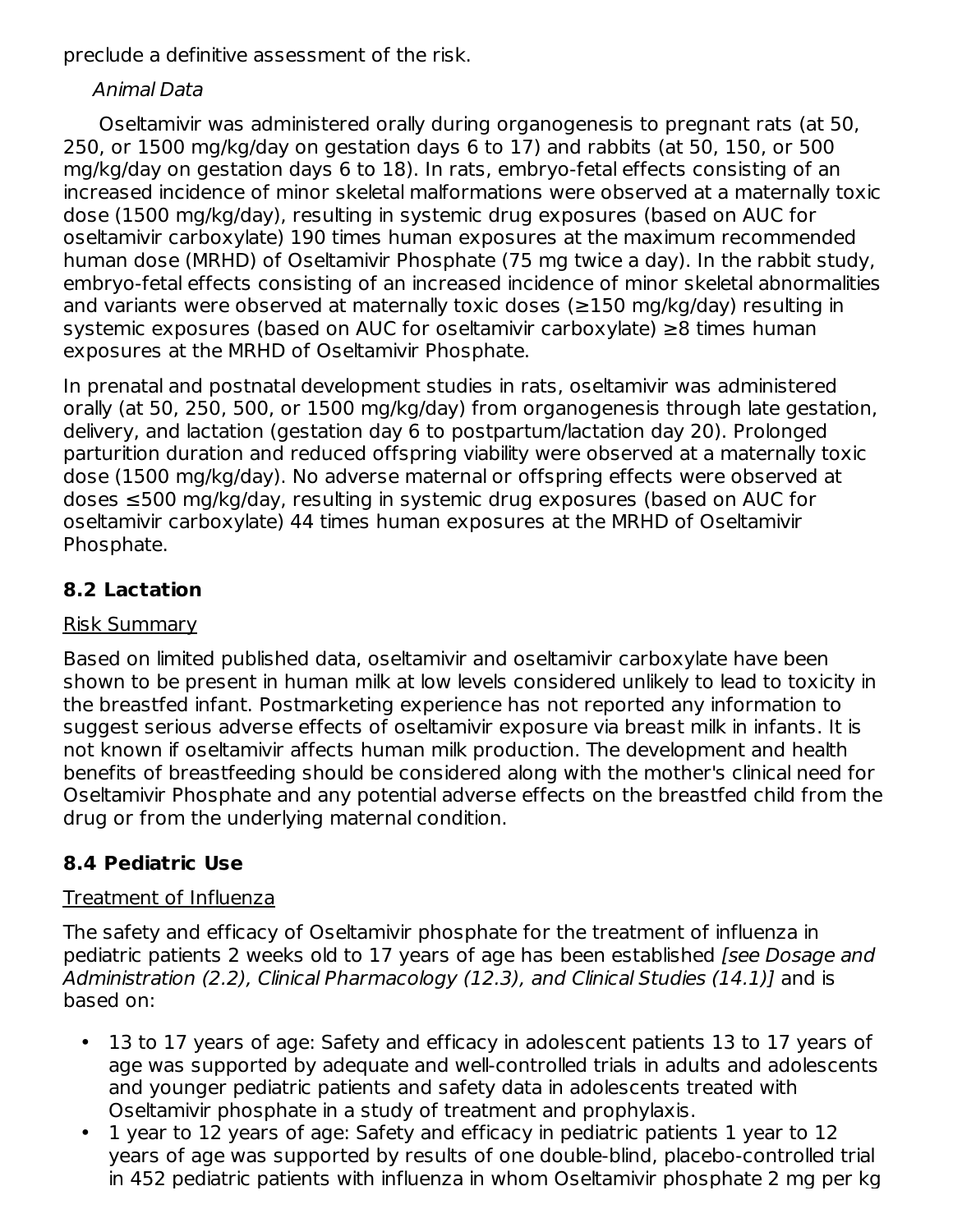in 452 pediatric patients with influenza in whom Oseltamivir phosphate 2 mg per kg twice daily or placebo was administered within 48 hours of symptom onset [see Clinical Studies (14.1)]. Additional safety information was provided in a double-blind, placebo-controlled trial in pediatric patients 6 to 12 years of age with known asthma. Efficacy could not be established in pediatric patients with asthma.

• 2 weeks to less than 1 year of age: Safety and efficacy in pediatric patients 2 weeks to less than 1 year of age is supported by adequate and well-controlled trials in adults and older pediatric patients and two open-label trials of Oseltamivir phosphate (2 to 3.5 mg per kg twice daily for 5 days) in 136 pediatric subjects 2 weeks to less than 1 year of age. In these two trials, the oseltamivir plasma concentrations in these subjects were similar to or higher than the oseltamivir plasma concentrations observed in older pediatric subjects and adults [see Clinical Pharmacology (12.3) and Clinical Studies (14.1)].

The safety and efficacy of Oseltamivir phosphate for treatment of influenza in pediatric patients less than 2 weeks of age have not been established.

### Prophylaxis of Influenza

The safety and efficacy of Oseltamivir phosphate for the prophylaxis of influenza in pediatric patients 1 year to 17 years old has been established [see Dosage and Administration (2.3), Clinical Pharmacology (12.3), and Clinical Studies (14.2)] and is based on:

- 13 to 17 years of age: Prophylaxis in adolescent patients 13 to 17 years of age is supported by one randomized, placebo-controlled post-exposure household prophylaxis trial of Oseltamivir phosphate 75 mg taken orally once daily for 7 days in household contacts including 207 adolescents [see Clinical Studies (14.2)].
- 1 year to 12 years of age: Oseltamivir phosphate for prophylaxis in pediatric patients 1 year to 12 years of age is supported by one randomized, open-label, post-exposure household prophylaxis trial including pediatric subjects 1 year to 12 years of age who received 30 to 60 mg of Oseltamivir Phosphate for oral suspension (supplied as powder) taken orally once daily for 10 days (see Clinical Studies (14.2)]. Additional safety information was provided in a 6-week seasonal prophylaxis (community outbreak) safety study in 49 patients 1 year to 12 years of age.

The safety and efficacy of Oseltamivir phosphate for prophylaxis of influenza have not been established for pediatric patients less than 1 year of age.

## **8.5 Geriatric Use**

## Treatment of Influenza

Of the 4,765 adults in clinical trials of Oseltamivir phosphate for the treatment of influenza, 948 (20%) were 65 years and older, while 329 (7%) were 75 years and older. In three double-blind, placebo-controlled trials in the treatment of influenza in patients at least 65 years old, that enrolled 741 subjects (374 received placebo and 362 received Oseltamivir phosphate), no overall differences in safety or effectiveness were observed between these subjects and younger subjects, and other reported clinical experience has not identified differences in responses between the elderly and younger subjects [see Clinical Studies (14.1)].

### Prophylaxis of Influenza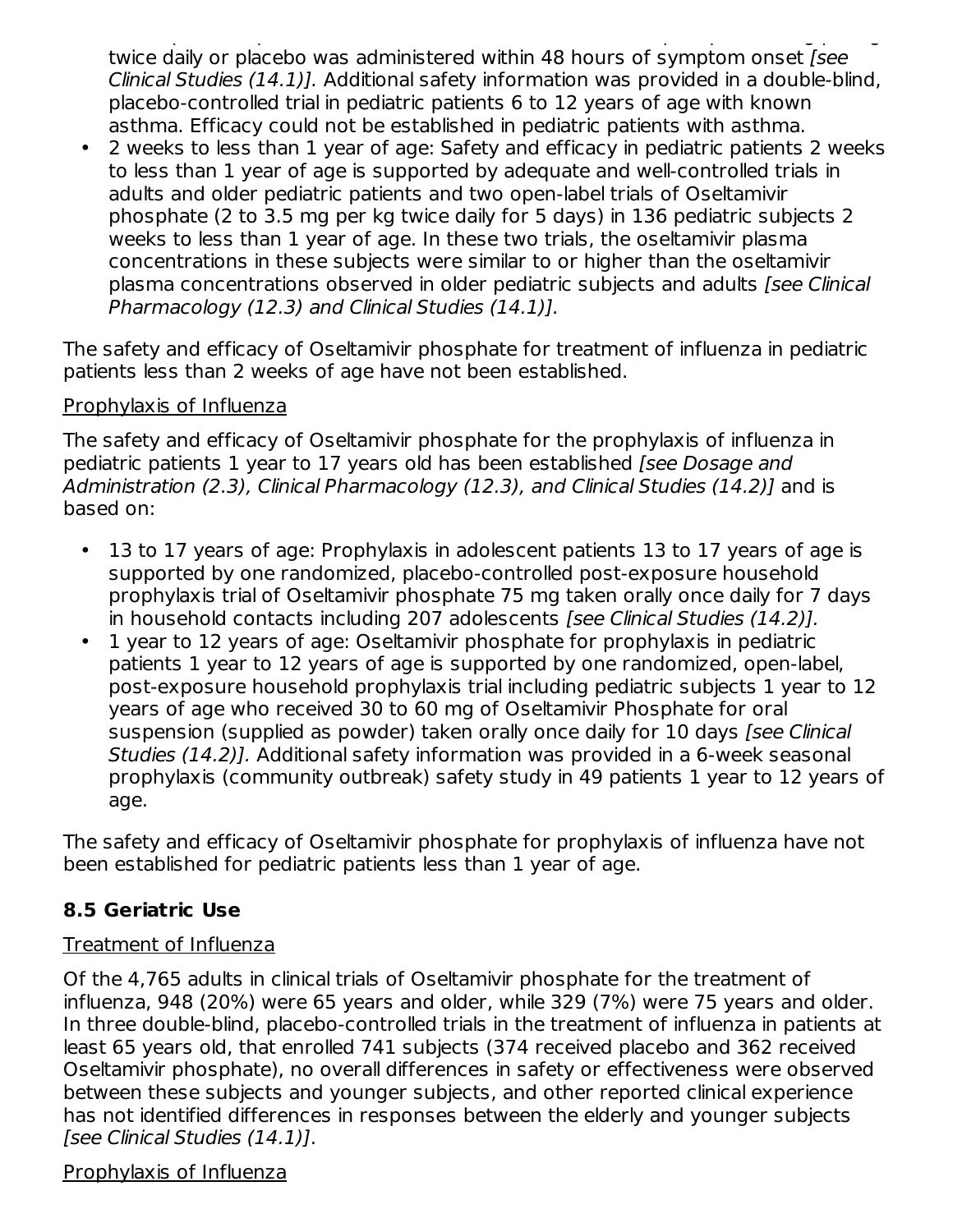Of the 4,603 adults in clinical trials of Oseltamivir phosphate for the prophylaxis of influenza, 1,046 (23%) were 65 years and older, while 719 (16%) were 75 years and older. In a randomized, placebo-controlled trial in elderly residents of nursing homes who took Oseltamivir phosphate for up to 42 days for the prophylaxis of influenza (Oseltamivir phosphate n=276, placebo n=272), no overall differences in safety or effectiveness were observed between these subjects and younger subjects, and other reported clinical experience has not identified differences in responses between the elderly and younger subjects [see Clinical Studies (14.2)].

# **8.6 Renal Impairment**

Patients with renal impairment had higher blood levels of oseltamivir carboxylate compared to patients with normal renal function which may increase the risk of Oseltamivir phosphate -associated adverse reactions. Therefore, dosage adjustment is recommended for patients with a serum creatinine clearance between 10 and 60 mL/minute and for patients with end - stage renal disease (ESRD) undergoing routine hemodialysis or continuous peritoneal dialysis treatment (see Dosage and Administration (2.4)]. Oseltamivir phosphate is not recommended for patients with ESRD not undergoing dialysis [see Indications and Usage (1.3) and Clinical Pharmacology (12.3)].

# **8.7 Hepatic Impairment**

No dosage adjustment is required in patients with mild to moderate hepatic impairment. The safety and pharmacokinetics in patients with severe hepatic impairment have not been evaluated [see Clinical Pharmacology (12.3)].

# **8.8 Use in Patients with Chronic Conditions**

Efficacy of Oseltamivir phosphate in the treatment of influenza in patients with chronic cardiac disease and/or respiratory disease was evaluated in one randomized, placebo controlled clinical trial. Efficacy in this population, as measured by time to alleviation of all symptoms, was not established, but no new safety signals were identified [see Clinical] Studies (14.1)].

No clinical trial data are available regarding treatment of influenza in patients with any medical condition sufficiently severe or unstable to be considered at imminent risk of requiring hospitalization.

## **8.9 Immunocompromised Patients**

Efficacy of Oseltamivir phosphate for the treatment or prophylaxis of influenza has not been established in immunocompromised patients [see Clinical Studies (14.2)]. Safety of Oseltamivir phosphate has been demonstrated for up to 12 weeks for prophylaxis of influenza in immunocompromised patients [see adverse Reactions (6.1)].

# **10 OVERDOSAGE**

Reports of overdoses with Oseltamivir phosphate have been received from clinical trials and during postmarketing experience. In the majority of cases reporting overdose, no adverse events were reported. Adverse reactions reported following overdose were similar in nature to those observed with therapeutic doses of Oseltamivir Phosphate capsule USP [see Adverse Reactions (6)].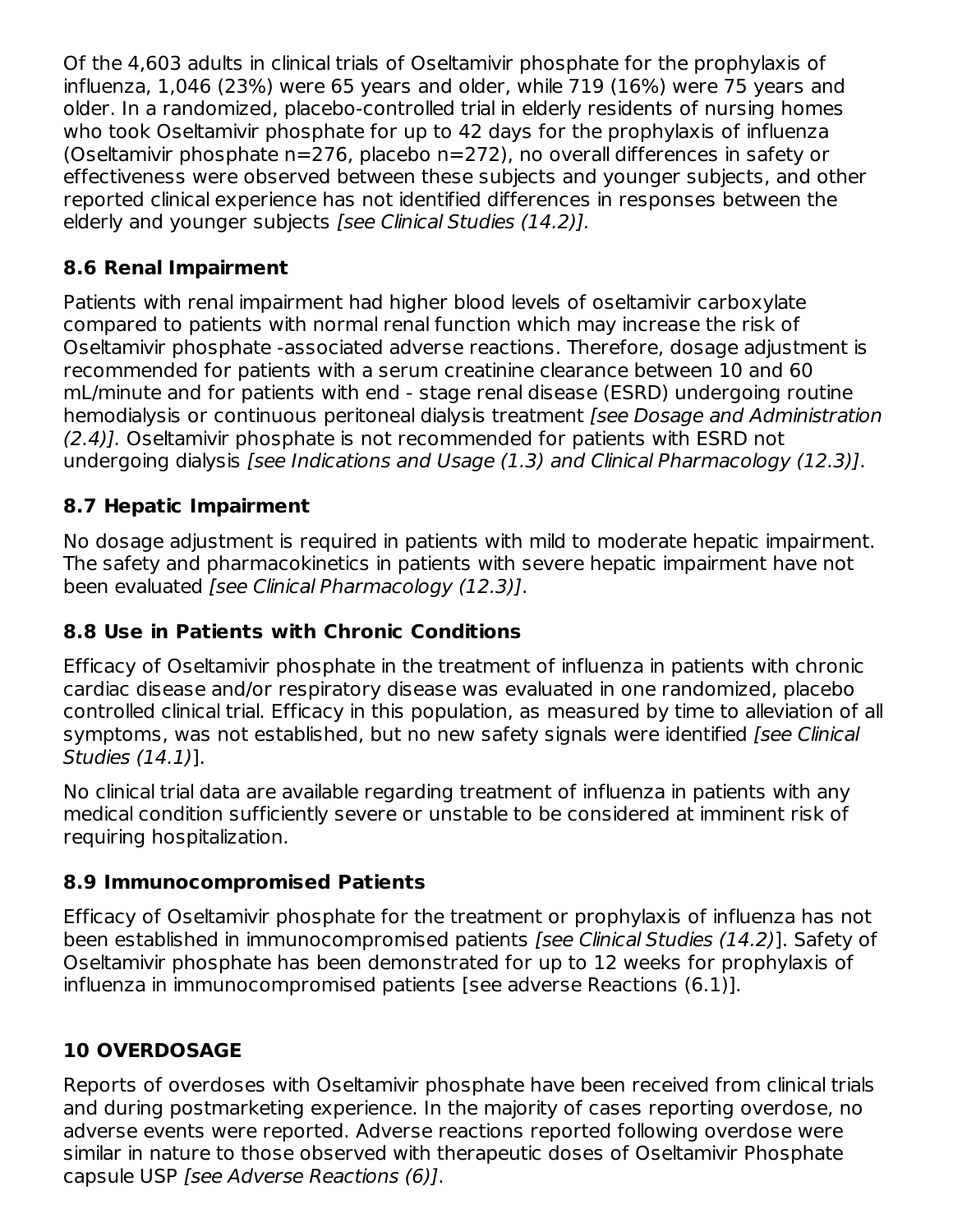# **11 DESCRIPTION**

Oseltamivir phosphate, an influenza neuraminidase inhibitor (NAI) is available as capsules containing 30 mg, 45 mg, or 75 mg oseltamivir for oral use, in the form of oseltamivir phosphate USP.

In addition to the active ingredient, each capsule contains pregelatinized starch, talc, povidone, croscarmellose sodium, isopropyl alcohol and sodium stearyl fumarate.The 30 mg capsule shell contains gelatin, titanium dioxide, water and iron oxide yellow. The 45 mg capsule shell contains gelatin, titanium dioxide, water and iron oxide black. The 75 mg capsule shell contains gelatin, titanium dioxide, water, Iron oxide yellow, Iron oxide red and Sodium lauryl sulfate.

Imprinting ink contains shellac, black iron oxide, potassium hydroxide.

Oseltamivir phosphate is a White to off-white powder with the chemical name (3R, 4R, 5S) -4-acetylamino-5amino-3(1-ethylpropoxy)-1-cyclohexene-1-carboxylic acid, ethyl ester, phosphate (1:1). The chemical formula is  $\mathsf{C}_{16}\mathsf{H}_{28}\mathsf{N}_2\mathsf{O}_4$  (free base). The molecular weight is 312.4 for oseltamivir free base and 410.4 for oseltamivir phosphate salt. The structural formula is as follows:

COOC.H.

# **12 CLINICAL PHARMACOLOGY**

## **12.1 Mechanism of Action**

Oseltamivir is an antiviral drug with activity against influenza virus [see Microbiology  $(12.4)$ .

## **12.3 Pharmacokinetics**

### Absorption and Bioavailability

Oseltamivir is absorbed from the gastrointestinal tract after oral administration of oseltamivir phosphate and is extensively converted predominantly by hepatic esterases to oseltamivir carboxylate. At least 75% of an oral dose reaches the systemic circulation as oseltamivir carboxylate and less than 5% of the oral dose reaches the systemic circulation as oseltamivir (see Table 6).

#### **Table 6 Mean (% CV) Pharmacokinetic Parameters of Oseltamivir and Oseltamivir Carboxylate Following Multiple Dosing of 75 mg Capsules Twice Daily (n=20)**

| <b>Parameter</b> | <b>Oseltamivir</b> | <b>Oseltamivir</b> |
|------------------|--------------------|--------------------|
|                  |                    | Carboxylate        |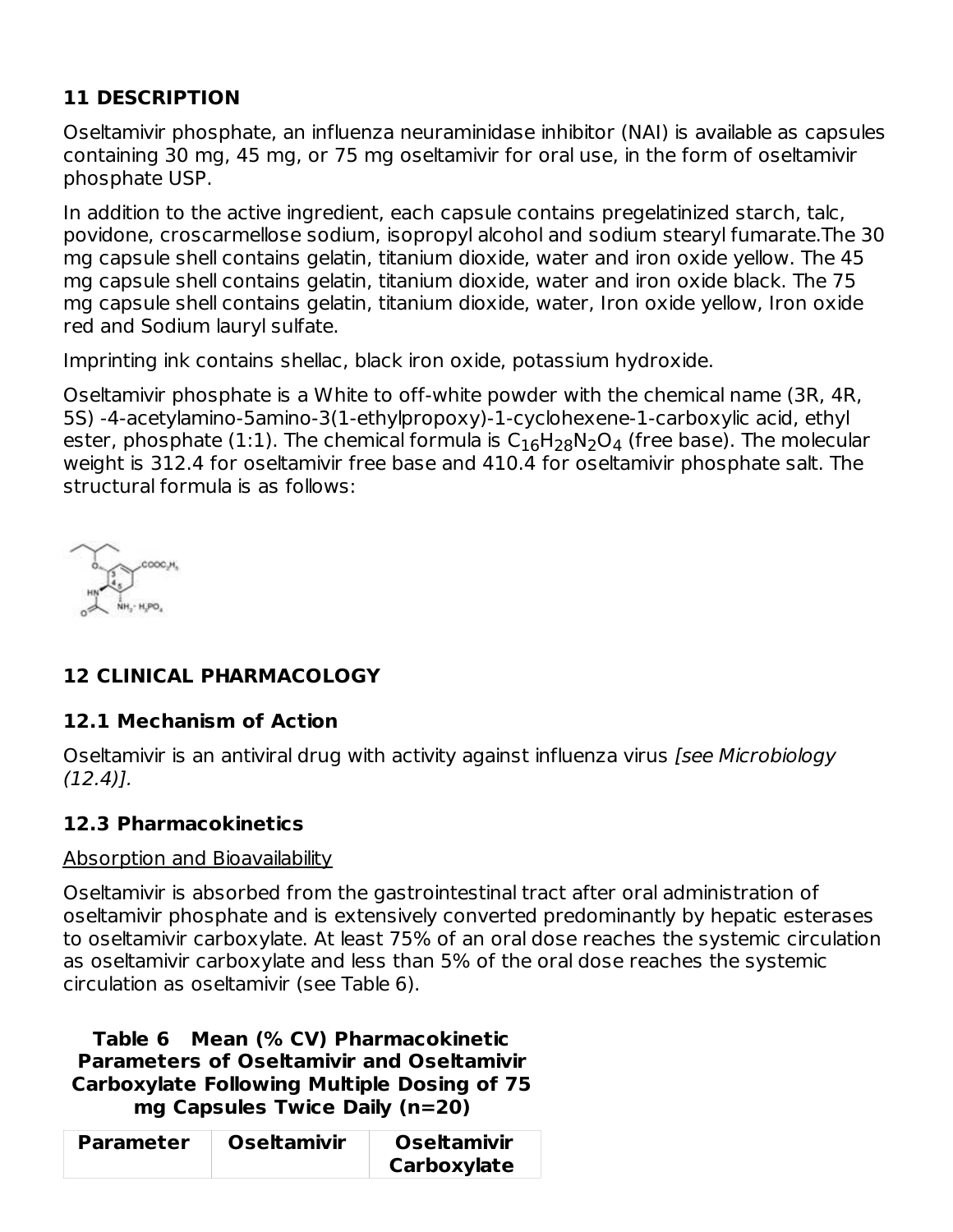| $C_{\text{max}}$ (ng/mL) | 65 (26)  | 348 (18)  |
|--------------------------|----------|-----------|
| $AUC_{0-12h}$            | 112 (25) | 2719 (20) |
| $(ng \cdot h/mL)$        |          |           |

Plasma concentrations of oseltamivir carboxylate are proportional to doses up to 500 mg given twice daily (about 6.7 times the maximum recommended Oseltamivir Phosphate dosage) [see Dosage and Administration (2)].

Coadministration with food has no significant effect on the peak plasma concentration (551 ng/mL under fasted conditions and 441 ng/mL under fed conditions) and the area under the plasma concentration time curve (6218 ng·h/mL under fasted conditions and 6069 ng·h/mL under fed conditions) of oseltamivir carboxylate.

#### **Distribution**

The volume of distribution (Vss) of oseltamivir carboxylate, following intravenous administration in 24 subjects (Oseltamivir phosphate is not available as an IV formulation), ranged between 23 and 26 liters.

The binding of oseltamivir carboxylate to human plasma protein is low (3%). The binding of oseltamivir to human plasma protein is 42%, which is insufficient to cause significant displacement-based drug interactions.

### **Elimination**

Absorbed oseltamivir is primarily (>90%) eliminated by conversion to active metabolite, oseltamivir carboxylate. Plasma concentrations of oseltamivir declined with a half-life of 1 to 3 hours in most subjects after oral administration.

Oseltamivir carboxylate is not further metabolized and is eliminated unchanged in urine. Plasma concentrations of oseltamivir carboxylate declined with a half-life of 6 to 10 hours in most subjects after oral administration.

### Metabolism

Oseltamivir is extensively converted to the active metabolite, oseltamivir carboxylate, by esterases located predominantly in the liver. Oseltamivir carboxylate is not further metabolized. Neither oseltamivir nor oseltamivir carboxylate is a substrate for, or inhibitor of, cytochrome P450 isoforms.

### Excretion

Oseltamivir carboxylate is eliminated entirely (>99%) by renal excretion. Renal clearance (18.8 L/h) exceeds glomerular filtration rate (7.5 L/h), indicating that tubular secretion (via organic anion transporter) occurs in addition to glomerular filtration. Less than 20% of an oral radiolabeled dose is eliminated in feces.

### Specific Populations

### Renal Impairment

Administration of 100 mg of Oseltamivir phosphate twice daily (about 1.3 times the maximum recommended dosage) for 5 days to subjects with various degrees of renal impairment showed that exposure to oseltamivir carboxylate is inversely proportional to declining renal function.

Population-derived pharmacokinetic parameters were determined for patients with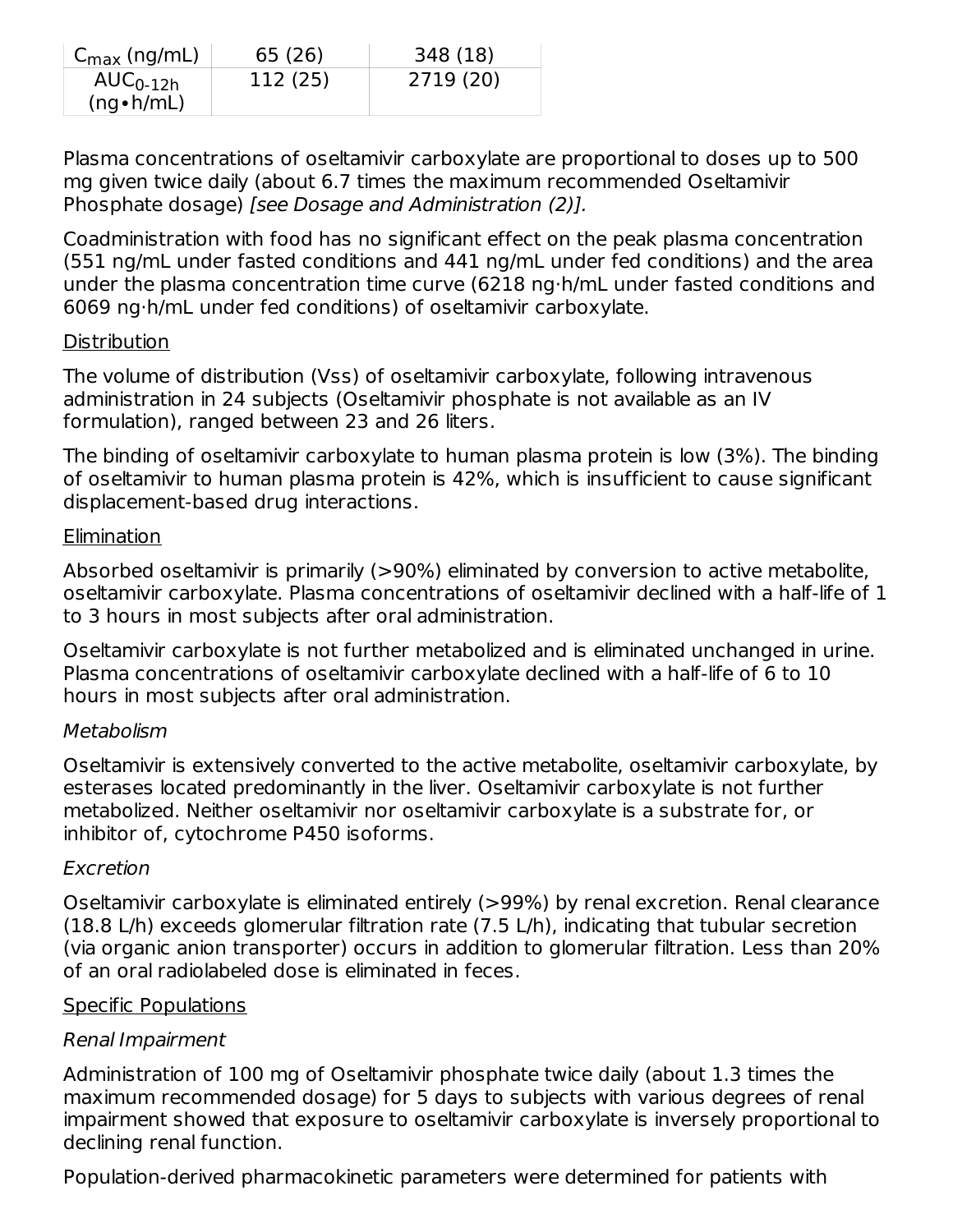varying degrees of renal function including ESRD patients on hemodialysis. Median simulated exposures of oseltamivir carboxylate for recommended treatment and prophylaxis regimens are provided in Table 7. The pharmacokinetics of oseltamivir have not been studied in ESRD patients not undergoing dialysis [see Indications and Usage (1.3), and Use in Specific Populations (8.6)].

#### **Table 7 Simulated Median Treatment Exposure Metrics of Oseltamivir Carboxylate in Patients with Normal Renal Function, with Renal Impairment and ESRD Patients on Hemodialysis**

| Renal<br> Function/Impairment Creatinine   Creatinine | <b>Normal</b><br><b>Clearance</b><br>90-140<br>mL/min<br>$(n=57)$ | <b>Mild</b><br><b>Clearance</b><br>60-90<br>mL/min<br>$(n=45)$ | <b>Moderate</b><br><b>Creatinine</b><br><b>Clearance</b><br>30-60<br>mL/min<br>$(n=13)$ | <b>Severe</b><br><b>Creatinine</b><br><b>Clearance</b><br>10-30<br>mL/min<br>$(n=11)$ | <b>ESRD</b><br><b>Creatinine</b><br><b>Clearance</b><br>$<$ 10 mL/min<br>on<br><b>Hemodialysis</b><br>$(n=24)$ |
|-------------------------------------------------------|-------------------------------------------------------------------|----------------------------------------------------------------|-----------------------------------------------------------------------------------------|---------------------------------------------------------------------------------------|----------------------------------------------------------------------------------------------------------------|
| <b>Recommended Treatment Regimens</b>                 |                                                                   |                                                                |                                                                                         |                                                                                       |                                                                                                                |
| <b>PK exposure</b>                                    | 75 mg                                                             | 75 mg                                                          | 30 mg                                                                                   | 30 mg                                                                                 | 30 mg every                                                                                                    |
| parameter                                             |                                                                   |                                                                | twice daily twice daily twice daily once daily                                          |                                                                                       | HD cycle                                                                                                       |
| $ C_{min}$ (ng/mL)                                    | 145                                                               | 253                                                            | 180                                                                                     | 219                                                                                   | 221                                                                                                            |
| $ C_{\text{max}}(ng/mL) $                             | 298                                                               | 464                                                            | 306                                                                                     | 477                                                                                   | 1170                                                                                                           |
| $AUC_{48}$ (ng • h/mL) $\overline{ }$                 | 11224                                                             | 18476                                                          | 12008                                                                                   | 16818                                                                                 | 23200                                                                                                          |
| <b>Recommended Prophylaxis Regimens</b>               |                                                                   |                                                                |                                                                                         |                                                                                       |                                                                                                                |
| <b>PK exposure</b><br>parameter                       | 75 mg                                                             | 75 mg<br>once daily once daily once daily                      | 30 mg                                                                                   | 30 mg<br>every                                                                        | 30 mg<br>alternate HD                                                                                          |
|                                                       |                                                                   |                                                                |                                                                                         | other day                                                                             | cycle                                                                                                          |
| $ C_{\text{min}}$ (ng/mL)                             | 39                                                                | 62                                                             | 57                                                                                      | 70                                                                                    | 42                                                                                                             |
| $ C_{\text{max}}\rangle$ (ng/mL)                      | 213                                                               | 311                                                            | 209                                                                                     | 377                                                                                   | 903                                                                                                            |
| $AUC_{48}$ (ng • hr/mL) $*$                           | 5294                                                              | 8336                                                           | 6262                                                                                    | 9317                                                                                  | 11200                                                                                                          |

\* AUC normalized to 48 hours.

In continuous ambulatory peritoneal dialysis (CAPD) patients, the peak concentration of oseltamivir carboxylate following a single 30 mg dose of oseltamivir or once weekly oseltamivir was approximately 3-fold higher than in patients with normal renal function who received 75 mg twice daily. The plasma concentration of oseltamivir carboxylate on Day 5 (147 ng/mL) following a single 30 mg dose in CAPD patients is similar to the predicted C<sub>min</sub> (160 ng/mL) in patients with normal renal function following 75 mg twice daily. Administration of 30 mg once weekly to CAPD patients resulted in plasma concentrations of oseltamivir carboxylate at the 168 hour blood sample of 63 ng/mL, which were comparable to the C<sub>min</sub> in patients with normal renal function receiving the approved regimen of 75 mg once daily (40 ng/mL).

### Hepatic Impairment

In clinical studies oseltamivir carboxylate exposure was not altered in subjects with mild or moderate hepatic impairment [see Use in Specific Populations (8.7)].

Pregnant Women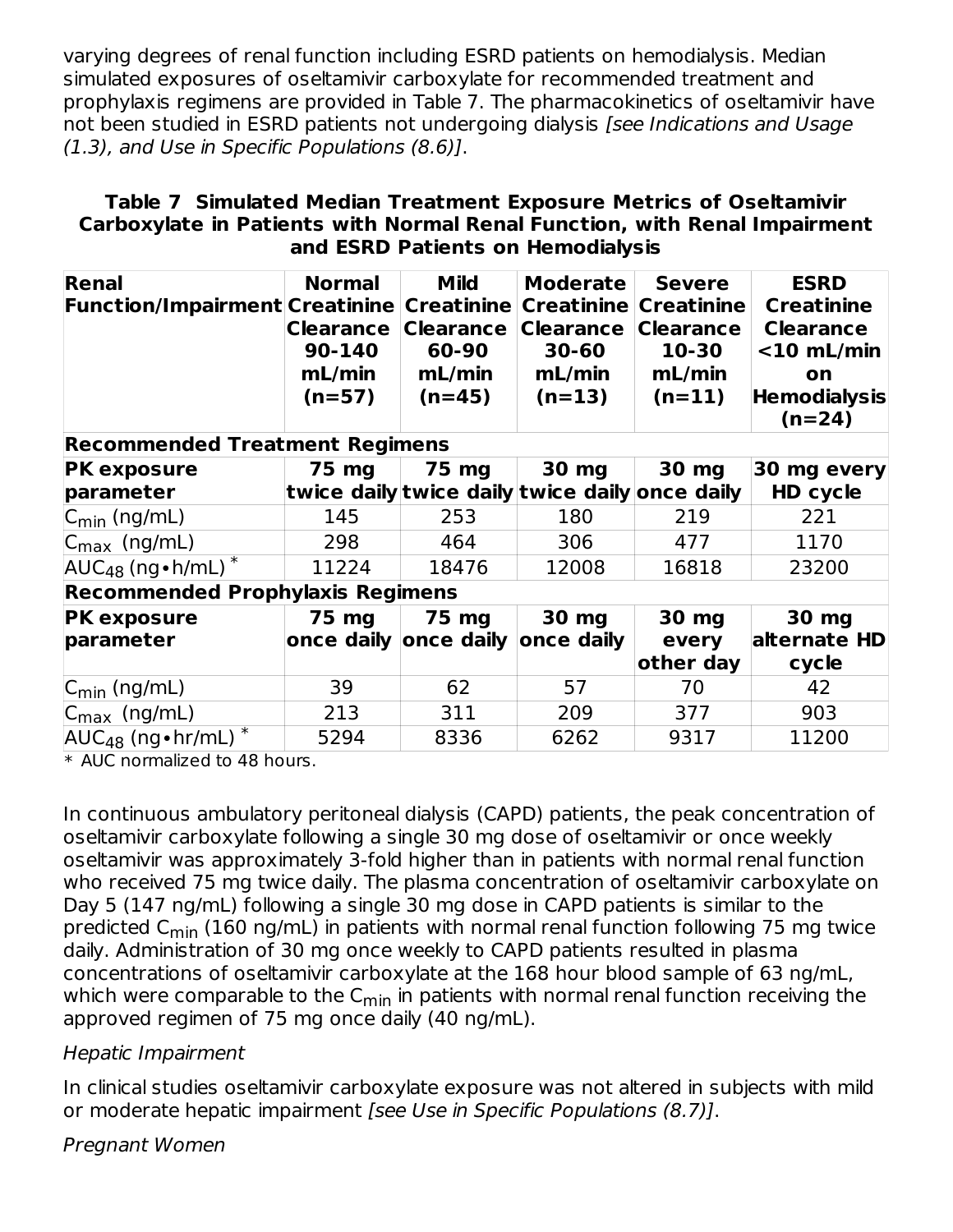A pooled population pharmacokinetic analysis indicates that the Oseltamivir phosphate dosage regimen resulted in lower exposure to the active metabolite in pregnant women (n=59) compared to non-pregnant women (n=33). However, this predicted exposure is expected to have activity against susceptible influenza virus strains and there are insufficient pharmacokinetics and safety data to recommend a dose adjustment for pregnant women. [see Use in Specific Populations (8.1)].

# Pediatric Subjects (1 year to 12 years of age)

The pharmacokinetics of oseltamivir and oseltamivir carboxylate have been evaluated in a single-dose pharmacokinetic study in pediatric subjects aged 5 to 16 years (n=18) and in a small number of pediatric subjects aged 3 to 12 years (n=5) enrolled in a clinical trial. Younger pediatric subjects cleared both the prodrug and the active metabolite faster than adult subjects resulting in a lower exposure for a given mg/kg dose. For oseltamivir carboxylate, apparent total clearance decreases linearly with increasing age (up to 12 years). The pharmacokinetics of oseltamivir in pediatric subjects over 12 years of age are similar to those in adult subjects [see Use in Specific Populations (8.4)].

# Pediatric Subjects (2 weeks to less than 1 year of age)

The pharmacokinetics of oseltamivir and oseltamivir carboxylate have been evaluated in two open-label studies of pediatric subjects less than one year of age (n=122) infected with influenza. Apparent clearance of the active metabolite decreases with decreasing age in subjects less than 1 year of age; however the oseltamivir and oseltamivir carboxylate exposure following a 3 mg/kg dose in subjects under 1 year of age is expected to be within the observed exposures in adults and adolescents receiving 75 mg twice daily and 150 mg twice daily [see Use in Specific Populations (8.4)].

## Geriatric Patients

Exposure to oseltamivir carboxylate at steady-state was 25 to 35% higher in geriatric subjects (age range 65 to 78 years) compared to young adults given comparable doses of oseltamivir. Half-lives observed in the geriatric subjects were similar to those seen in young adults. Based on drug exposure and tolerability, dose adjustments are not required for geriatric patients for either treatment or prophylaxis [see Use in Specific Populations (8.5)].

### Drug Interaction Studies

Oseltamivir is extensively converted to oseltamivir carboxylate by esterases, located predominantly in the liver. Drug interactions involving competition for esterases have not been extensively reported in literature. Low protein binding of oseltamivir and oseltamivir carboxylate suggests that the probability of drug displacement interactions is low.

In vitro studies demonstrate that neither oseltamivir nor oseltamivir carboxylate is a good substrate for P450 mixed-function oxidases or for glucuronyl transferases.

Coadministration of probenecid results in an approximate two-fold increase in exposure to oseltamivir carboxylate due to a decrease in active anionic tubular secretion in the kidney. However, due to the safety margin of oseltamivir carboxylate, no dose adjustments are required when coadministering with probenecid.

No clinically relevant pharmacokinetic interactions have been observed when coadministering oseltamivir with amoxicillin, acetaminophen, aspirin, cimetidine, antacids (magnesium and aluminum hydroxides and calcium carbonates), rimantadine,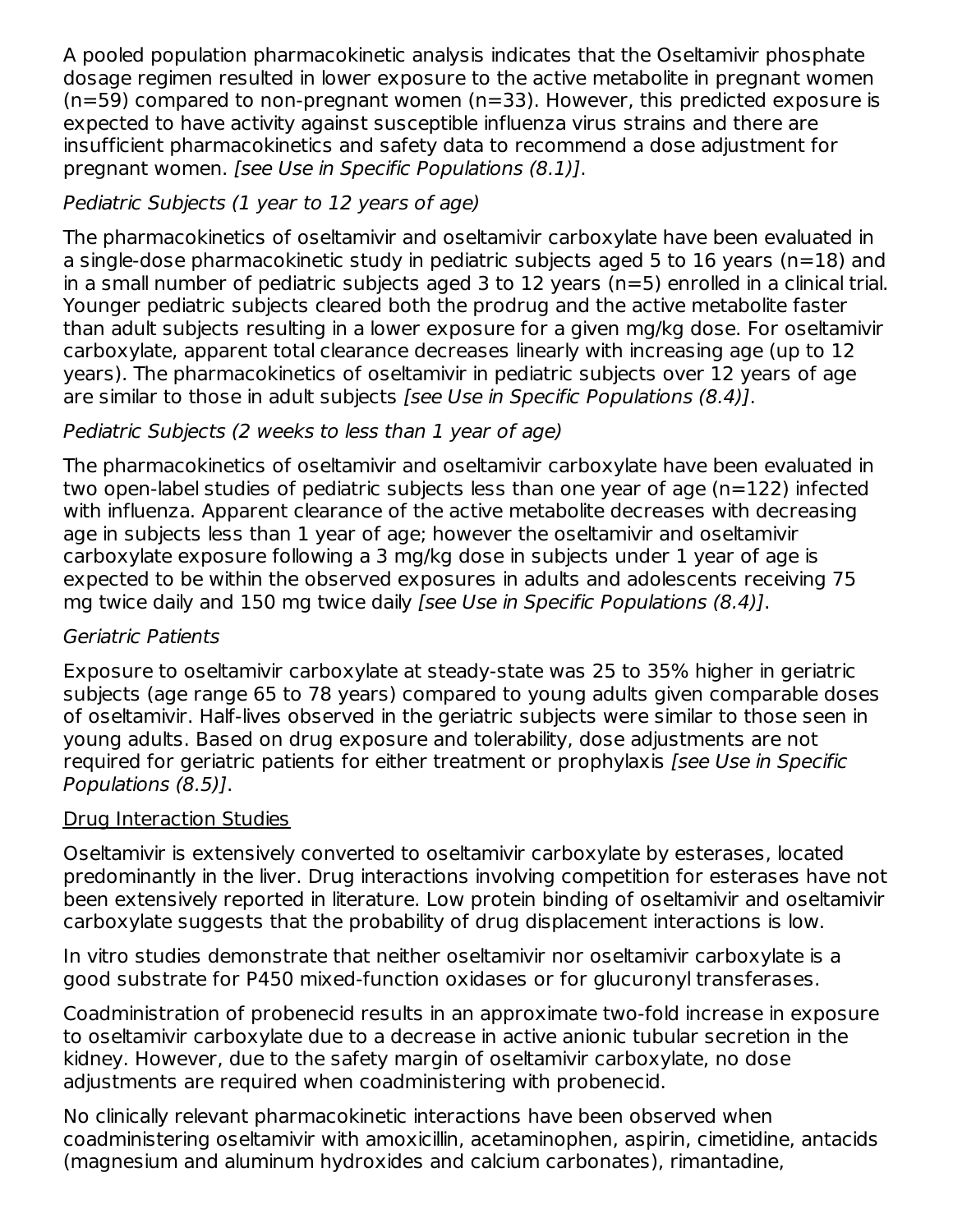amantadine, or warfarin.

# **12.4 Microbiology**

## Mechanism of Action

Oseltamivir phosphate is an ethyl ester prodrug requiring ester hydrolysis for conversion to the active form, oseltamivir carboxylate. Oseltamivir carboxylate is an inhibitor of influenza virus neuraminidase affecting release of viral particles. The median IC $_{50}$  values of oseltamivir against influenza A/H1N1, influenza A/H3N2, and influenza B clinical isolates were 2.5 nM (range 0.93-4.16 nM, N=74), 0.96 nM (range 0.13-7.95 nM,  $N=774$ ), and 60 nM (20-285 nM,  $N=256$ ), respectively, in a neuraminidase assay with a fluorescently labeled MUNANA substrate.

### Antiviral Activity

The antiviral activity of oseltamivir carboxylate against laboratory strains and clinical isolates of influenza virus was determined in cell culture. The concentrations of oseltamivir carboxylate required for inhibition of influenza virus in cell culture were highly variable depending on the assay method used and the virus tested. The 50% and 90% effective concentrations (EC<sub>50</sub> and EC<sub>90</sub>) were in the range of 0.0008 micromolar to greater than 35 micromolar and 0.004 micromolar to greater than 100 micromolar, respectively (1 micro molar=0.284 microgram per mL). The relationship between the antiviral activity in cell culture, inhibitory activity in the neuraminidase assay, and the inhibition of influenza virus replication in humans has not been established.

### Resistance

Cell culture studies: Influenza A virus isolates with reduced susceptibility to oseltamivir carboxylate have been recovered by serial passage of virus in cell culture in the presence of increasing concentrations of oseltamivir carboxylate. Reduced susceptibility of influenza virus to inhibition by oseltamivir carboxylate may be conferred by amino acid substitutions in the viral neuraminidase and/or hemagglutinin proteins.

Clinical studies: Reduced susceptibility isolates have been obtained during treatment with oseltamivir and from sampling during community surveillance studies. Changes in the viral neuraminidase that have been associated with reduced susceptibility to oseltamivir carboxylate are summarized in Table 8. The clinical impact of this reduced susceptibility is unknown.

Hemagglutinin (HA) substitutions selected in cell culture and associated with reduced susceptibility to oseltamivir include (influenza virus subtype-specific numbering) A11T, K173G, and R453M in H3N2; and H99Q in influenza B virus (Yamagata lineage). In some cases, HA substitutions were selected in conjunction with known NA resistance substitutions and may contribute to reduced susceptibility to oseltamivir; however, the impact of HA substitutions on antiviral activity of oseltamivir in humans is unknown and likely to be strain-dependent.

### **Table 8 Neuraminidase Amino Acid Substitutions Associated with Reduced Susceptibility to Oseltamivir**

**Amino Acid Substitution** \***Influenza A N1 (N1 numbering in brackets)**

I117V (I117V), E119V (E119V), R152K (R152K), Y155H (Y155H), F173V (F174V),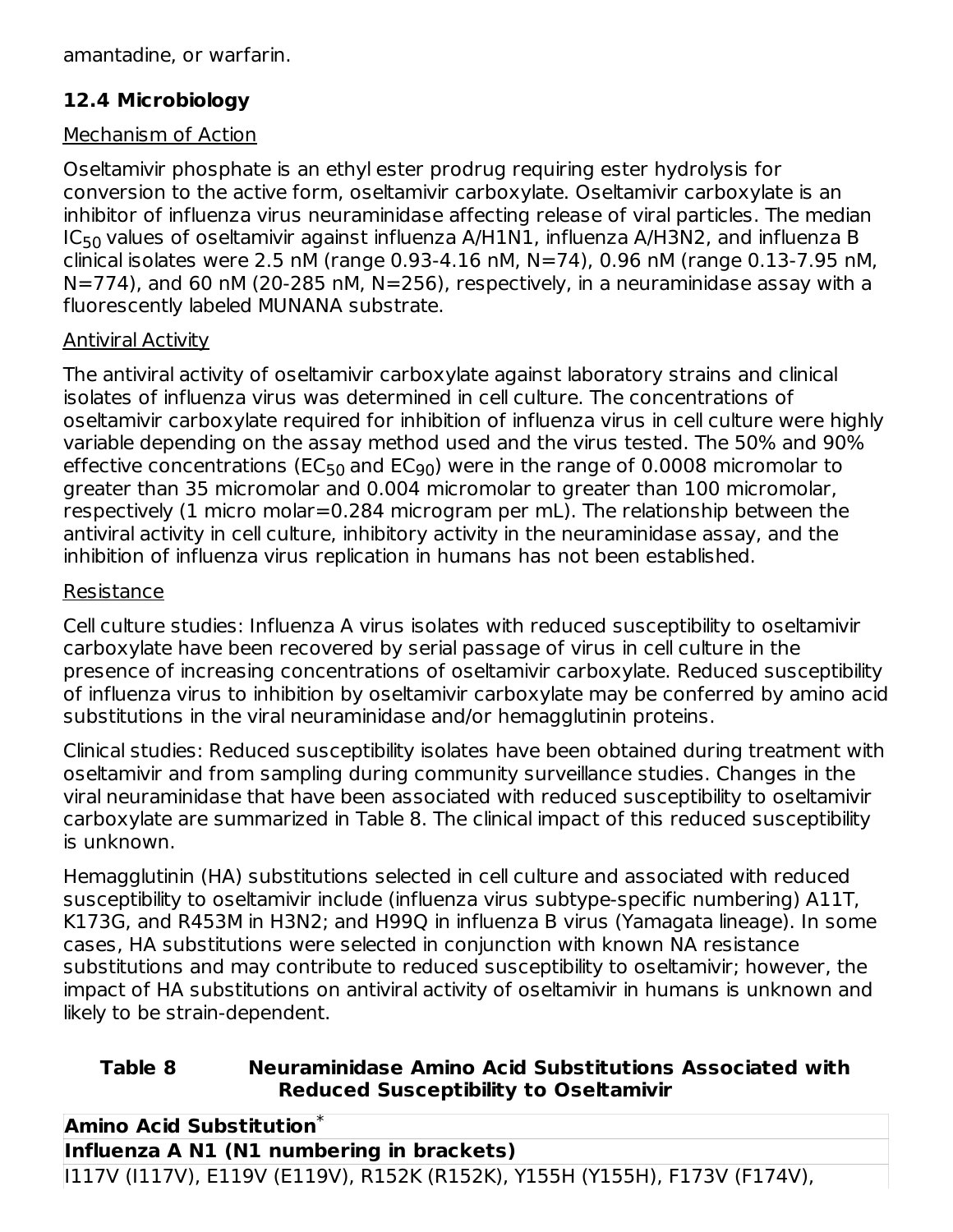D198G/N (D199G/N), I222K/R/T/V (I223K/R/T/V), S246N (S247N), G248R+I266V (G249R+I267V), H274Y (H275Y), N294S (N295S), Q312R+I427T (Q313R+I427T), N325K (N325K), R371K (R368K)

### **Influenza A N2**

E41G, E119I/V, D151V, I222L/V, Q226H, SASG245-248 deletion, S247P, R292K, N294S **Influenza B (B numbering in brackets)**

E119A (E117A), P141S (P139S), G142R (G140R), R152K (R150K), D198E/N/Y (D197E/N/Y), I222L/T/V (I221L/T/V), A246D/S/T (A245D/S/T), H274Y (H273Y), N294S (N294S), R371K (R374K), G402S (G407S)

\* All numbering is N2, except where indicated.

Selection of influenza A viruses resistant to oseltamivir can occur at higher frequencies in children. Oseltamivir treatment-associated resistance in pediatric treatment studies has been detected at rates of 27 to 37% and 3 to 18% (3/11 to 7/19 and 1/34 to 9/50 post-treatment isolates, respectively) for influenza A/H1N1 virus and influenza A/H3N2 virus, respectively.

The frequency of resistance selection to oseltamivir and the prevalence of such resistant virus vary seasonally and geographically.

Circulating seasonal influenza strains expressing neuraminidase resistance-associated substitutions have been observed in individuals who have not received oseltamivir treatment. The oseltamivir resistance-associated substitution H275Y was found in more than 99% of US-circulating 2008 H1N1 influenza virus isolates. The 2009 H1N1 influenza virus ("swine flu") was almost uniformly susceptible to oseltamivir; however, the frequency of circulating resistant variants can change from season to season. Prescribers should consider available information from the CDC on influenza virus drug susceptibility patterns and treatment effects when deciding whether to use Oseltamivir phosphate.

### Cross-resistance

Cross-resistance between oseltamivir and zanamivir has been observed in neuraminidase biochemical assays. The H275Y (N1 numbering) or N294S (N2 numbering) oseltamivir resistance-associated substitutions observed in the N1 neuraminidase subtype, and the E119V or N294S oseltamivir resistance-associated substitutions observed in the N2 subtype (N2 numbering), are associated with reduced susceptibility to oseltamivir but not zanamivir. The Q136K and K150T zanamivir resistance associated substitutions observed in N1 neuraminidase, or the S250G zanamivir resistance-associated substitutions observed in influenza B virus neuraminidase, confer reduced susceptibility to zanamivir but not oseltamivir. The R292K oseltamivir resistance-associated substitution observed in N2, and the I222T, D198E/N, R371K, or G402S oseltamivir resistance-associated substitutions observed in influenza B virus neuraminidase, confer reduced susceptibility to both oseltamivir and zanamivir. These examples do not represent an exhaustive list of cross resistance-associated substitutions and prescribers should consider available information from the CDC on influenza drug susceptibility patterns and treatment effects when deciding whether to use Oseltamivir phosphate.

No single amino acid substitution has been identified that could confer cross-resistance between the neuraminidase inhibitor class (oseltamivir, zanamivir) and the M2 ion channel inhibitor class (amantadine, rimantadine). However, a virus may carry a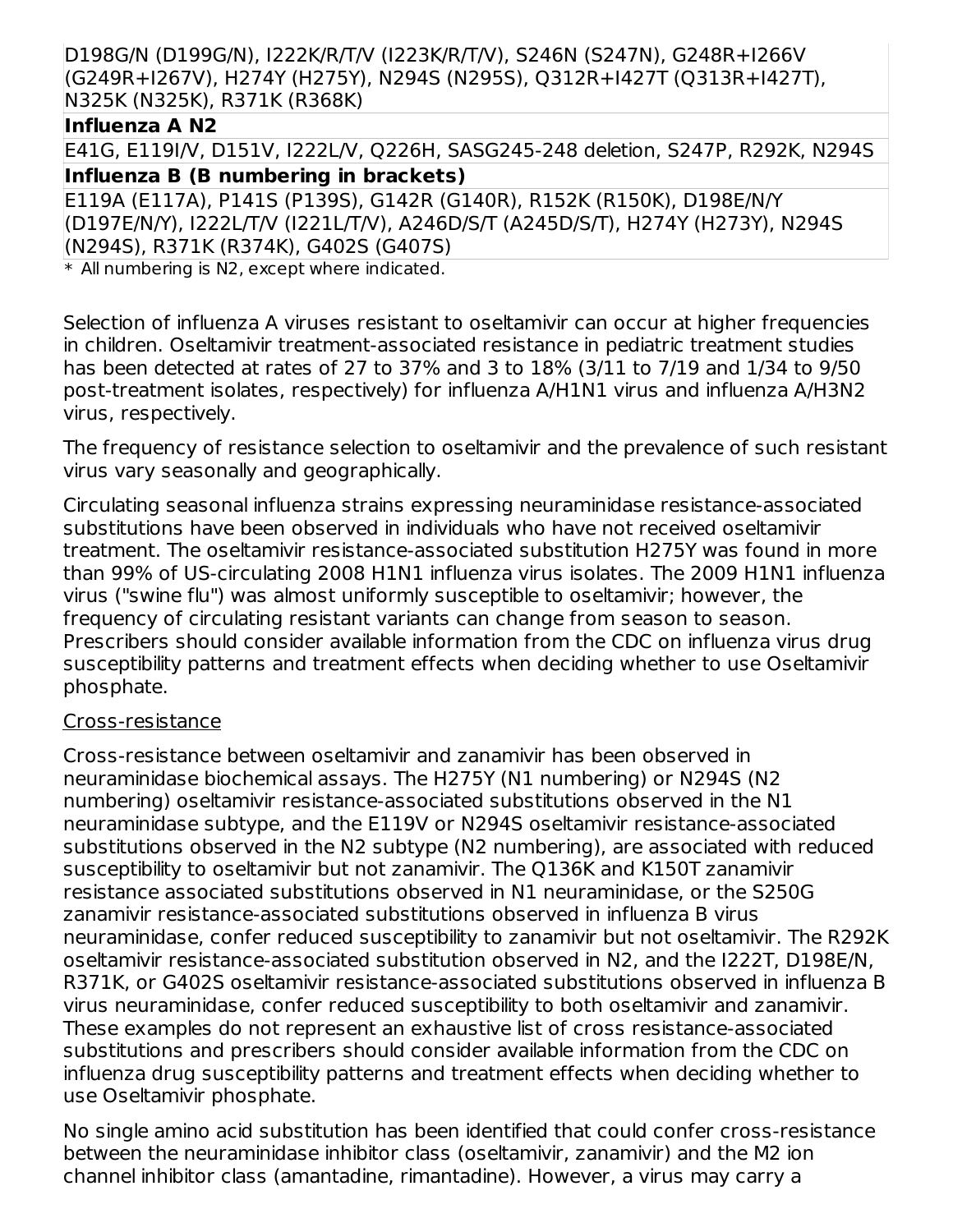neuraminidase inhibitor associated substitution in neuraminidase and an M2 ion channel inhibitor associated substitution in M2 and may therefore be resistant to both classes of inhibitors. The clinical relevance of phenotypic cross-resistance evaluations has not been established.

#### Immune Response

No influenza vaccine/oseltamivir interaction study has been conducted. In studies of naturally acquired and experimental influenza, treatment with Oseltamivir phosphate did not impair normal humoral antibody response to infection.

# **13 NONCLINICAL TOXICOLOGY**

# **13.1 Carcinogenesis, Mutagenesis, Impairment of Fertility**

In 2-year carcinogenicity studies in mice and rats given daily oral doses of the prodrug oseltamivir phosphate up to 400 mg/kg and 500 mg/kg, respectively, the prodrug and the active form oseltamivir carboxylate induced no statistically significant increases in tumors over controls. The mean maximum daily exposures to the prodrug in mice and rats were approximately 130- and 320-fold, respectively, greater than those in humans at the recommended clinical dose based on AUC comparisons. The respective safety margins of the exposures to the active oseltamivir carboxylate were 15- and 50-fold.

Oseltamivir was found to be non-mutagenic in the Ames test and the human lymphocyte chromosome assay with and without enzymatic activation and negative in the mouse micronucleus test. It was found to be positive in a Syrian Hamster Embryo (SHE) cell transformation test. Oseltamivir carboxylate was non-mutagenic in the Ames test and the L5178Y mouse lymphoma assay with and without enzymatic activation and negative in the SHE cell transformation test.

In a fertility and early embryonic development study in rats, doses of oseltamivir at 50, 250, and 1500 mg/kg/day were administered to females for 2 weeks before mating, during mating and until day 6 of pregnancy. Males were dosed for 4 weeks before mating, during mating, and for 2 weeks after mating. There were no effects on fertility, mating performance or early embryonic development at any dose level. The highest dose in this study was  $\,$  approximately 115 times the human systemic exposure (AUC $_{0}$ .  $_{\mathsf{24h}}$ ) of oseltamivir carboxylate that occurs after administration of the maximum recommended human dose.

# **14 CLINICAL STUDIES**

# **14.1 Treatment of Influenza**

## Adults

Two randomized, placebo-controlled, double-blind clinical trials of Oseltamivir phosphate were conducted in adults between 18 and 65 years old, one in the U.S. and one outside the U.S., for the treatment of acute uncomplicated influenza. Eligible subjects had fever of at least 100ºF, accompanied by at least one respiratory symptom (cough, nasal symptoms, or sore throat) and at least one systemic symptom (myalgia, chills/sweats, malaise, fatigue, or headache), and influenza virus was known to be circulating in the community. Subjects were randomized to receive oral Oseltamivir phosphate or placebo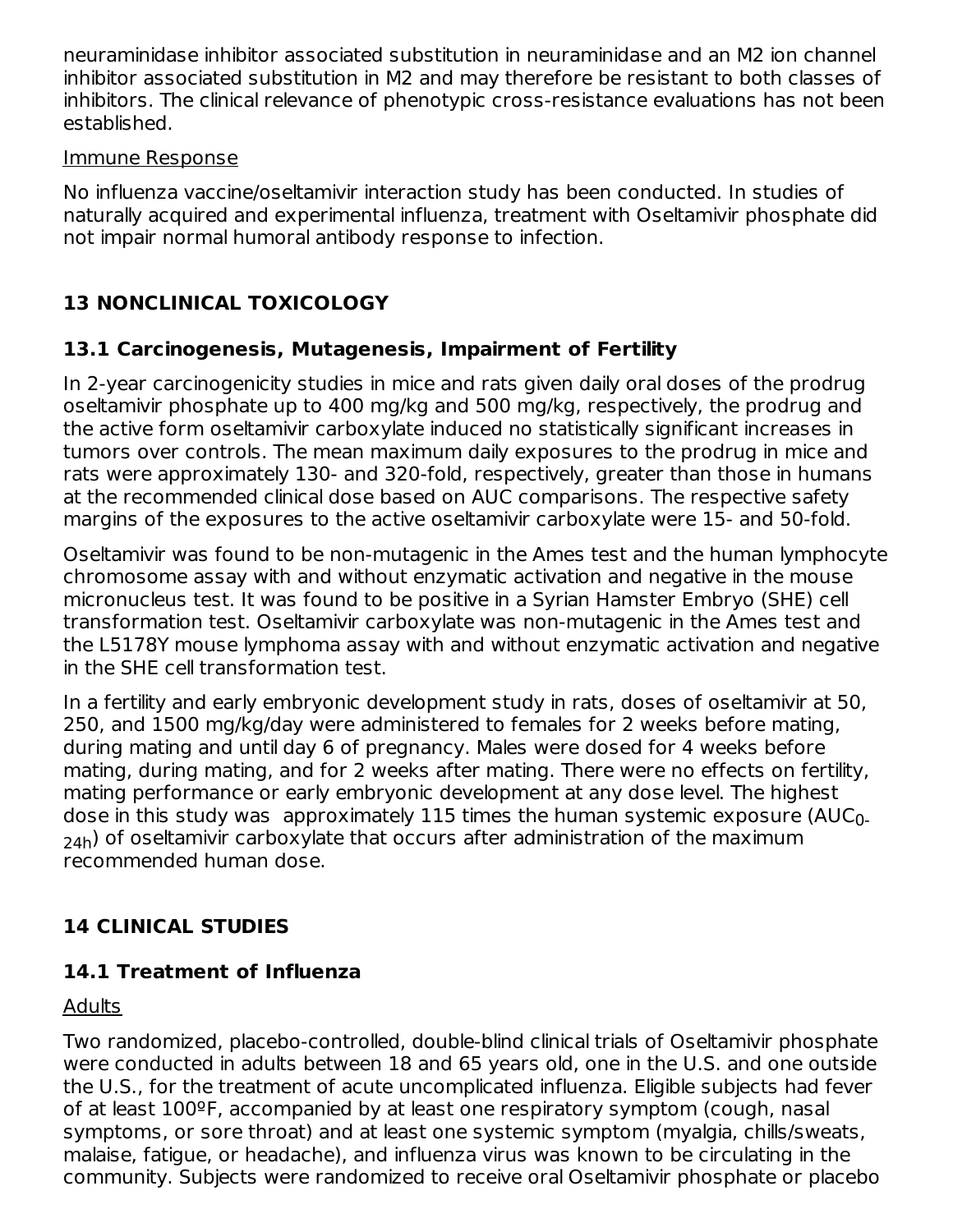for 5 days. All enrolled subjects were allowed to take fever-reducing medications.

Of 1355 subjects enrolled in these two trials, 849 (63%) subjects were influenza-infected (median age 34 years; 52% male; 90% Caucasian; 31% smokers). Of the 849 influenzainfected subjects, 95% were infected with influenza A, 3% with influenza B, and 2% with influenza of unknown type.

Study medication was started within 40 hours of onset of symptoms and administered twice daily for 5 days. Subjects were required to self-assess the influenza-associated symptoms (nasal congestion, sore throat, cough, aches, fatigue, headaches, and chills/sweats) twice daily as "none," "mild," "moderate," or "severe". Time to improvement was calculated from the time of treatment initiation to the time when all symptoms were assessed as "none" or "mild". In both trials, there was a 1.3-day reduction in the median time to improvement in influenza-infected subjects who received Oseltamivir phosphate 75 mg twice a day for 5 days compared to subjects who received placebo. Subgroup analyses by gender showed no differences in the treatment effect of Oseltamivir phosphate in men and women.

In the treatment of influenza, no increased efficacy was demonstrated in subjects who received higher doses of Oseltamivir phosphate.

#### Adolescents and Adults with Chronic Cardiac or Respiratory Disease

A double-blind, placebo-controlled, multicenter trial was unable to demonstrate efficacy of Oseltamivir phosphate (75 mg twice daily for 5 days) in the treatment of influenza in adult and adolescent subjects (13 years or older) with chronic cardiac (excluding chronic idiopathic hypertension) or respiratory diseases, as measured by time to alleviation of all symptoms. However, in patients treated with Oseltamivir phosphate there was a more rapid cessation of febrile illness. No difference in the incidence of influenza complications was observed between the treatment and placebo groups in this population.

#### Geriatric Subjects

Three double-blind placebo-controlled treatment trials were conducted in subjects who were at least 65 years of age in three consecutive seasons. The enrollment criteria were similar to that of adult trials with the exception of fever being defined as higher than 97.5°F. Of 741 subjects enrolled, 476 (65%) subjects were influenza-infected; of these, 95% were infected with influenza type A and 5% with influenza type B.

In the pooled analysis, there was a 1-day reduction in the median time to improvement in influenza-infected subjects who received Oseltamivir phosphate 75 mg twice daily for 5 days compared to those who received placebo (p=NS) [see Use in Specific Populations (8.5)]. Some seasonal variability was noted in the clinical efficacy outcomes.

### Pediatric Subjects (1 year to 12 years of age)

One double-blind placebo-controlled treatment trial was conducted in pediatric subjects aged 1 year to 12 years (median age 5 years), who had fever (at least 100°F) plus one respiratory symptom (cough or coryza) when influenza virus was known to be circulating in the community. Of 698 subjects enrolled in this trial, 452 (65%) were influenza-infected (50% male; 68% Caucasian). Of the 452 influenza-infected subjects, 67% were infected with influenza A and 33% with influenza B.

Efficacy in this trial was determined by the time to alleviation or resolution of influenza signs and symptoms, measured by a composite endpoint that required the following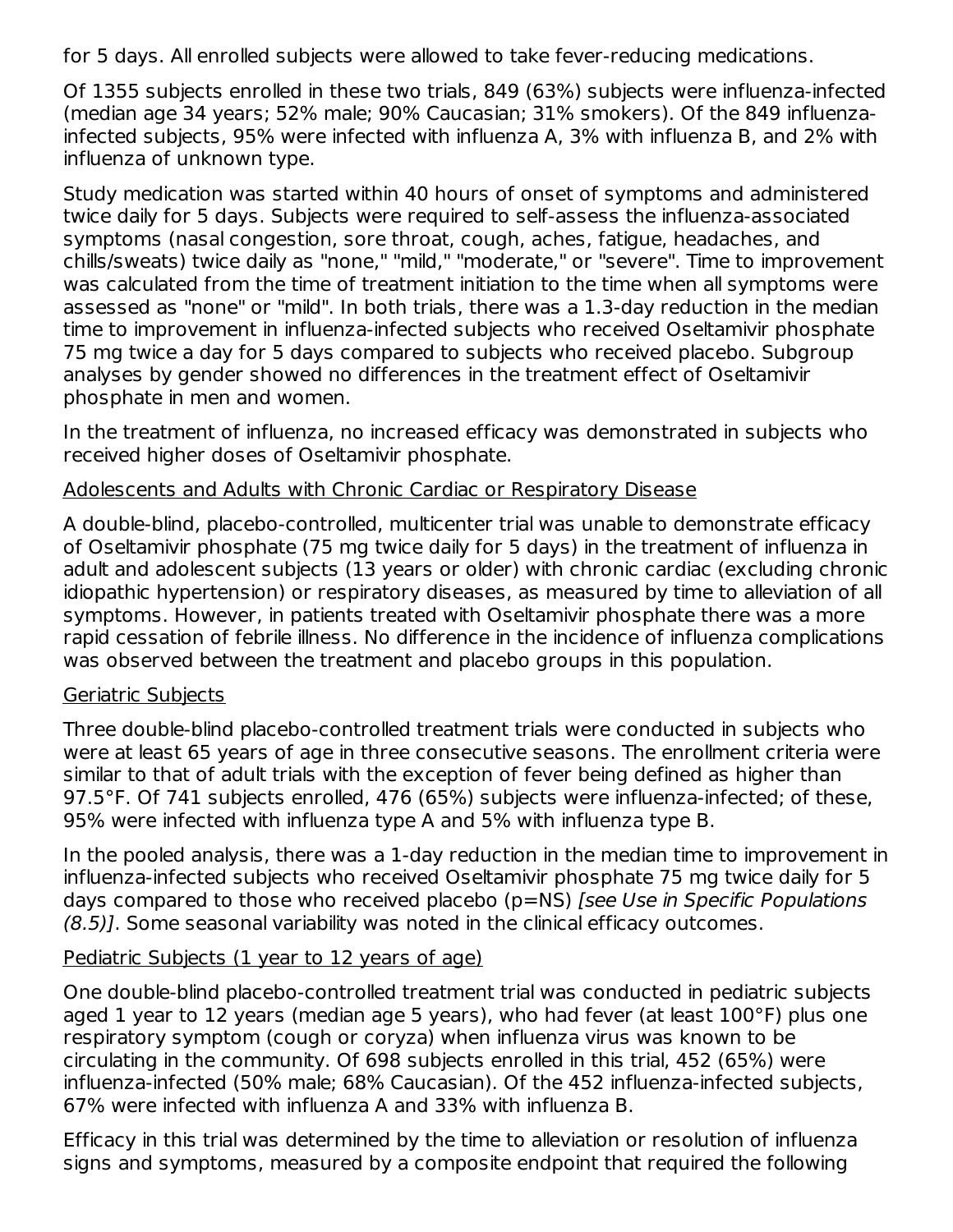four individual conditions be met: i) alleviation of cough, ii) alleviation of coryza, iii) resolution of fever, and iv) parental opinion of a return to normal health and activity. Oseltamivir phosphate treatment of 2 mg per kg twice daily, started within 48 hours of onset of symptoms, reduced the total composite time to freedom from illness by 1.5 days compared to placebo. Subgroup analyses by gender showed no differences in the treatment effect of Oseltamivir phosphate in male and female pediatric subjects.

## Pediatric Subjects (2 weeks to less than 1 year of age)

Two open-label trials evaluated the safety and pharmacokinetics of oseltamivir and oseltamivir carboxylate in influenza-infected pediatric subjects 2 weeks to less than 1 year of age (including premature infants at least 36 weeks post conceptional age). Subjects received Oseltamivir phosphate at doses ranging from 2 to 3.5 mg per kg twice daily for 5 days depending on subject age. These clinical trials were not designed to evaluate clinical efficacy or virologic response.

Of the 136 subjects under the age of 1 year enrolled and dosed in the trials, the majority of the subjects were male (55%), white (79%), non-Hispanic (74%), full term (76%) and infected with influenza A (80%). Pharmacokinetic data indicated that a dose of 3 mg per kg twice daily in pediatric subjects 2 weeks to less than 1 year of age provided Oseltamivir phosphate concentrations similar to or higher than those observed in older pediatric subjects and adults receiving the approved dose and provided the basis for approval [see Adverse Reactions (6.1) and Use in Specific Populations (8.4).

# **14.2 Prophylaxis of Influenza**

# Adult and Adolescent Subjects (13 years of age and older)

The efficacy of Oseltamivir phosphate in preventing naturally occurring influenza illness has been demonstrated in three seasonal prophylaxis (community outbreak) clinical trials and one post-exposure prophylaxis trial in household contacts. The efficacy endpoint for all of these trials was the incidence of laboratory-confirmed clinical influenza defined as meeting all the following criteria (all signs and symptoms must have been recorded within 24 hours):

- oral temperature greater than or equal to 99.0ºF (37.2ºC),
- at least one respiratory symptom (cough, sore throat, nasal congestion),
- at least one constitutional symptom (aches and pain, fatigue, headache, chills/sweats), and
- either a positive virus isolation or a four-fold increase in virus antibody titers from baseline.

In a pooled analysis of two seasonal prophylaxis trials in healthy unvaccinated adults (aged 18 to 65 years), Oseltamivir phosphate 75 mg once daily taken for 42 days during a community outbreak reduced the incidence of laboratory-confirmed clinical influenza from 5% (25/519) for the placebo group to 1% (6/520) for the Oseltamivir phosphate group.

In the seasonal (community outbreak) prophylaxis trial in elderly residents of skilled nursing homes, about 80%, 43%, and 14% of the subjects were vaccinated, had cardiac disorders, and had chronic airway obstructive disorders, respectively. In this trial, subjects were randomized to Oseltamivir phosphate 75 mg once daily or placebo taken orally for 42 days. The incidence of laboratory-confirmed clinical influenza was 4%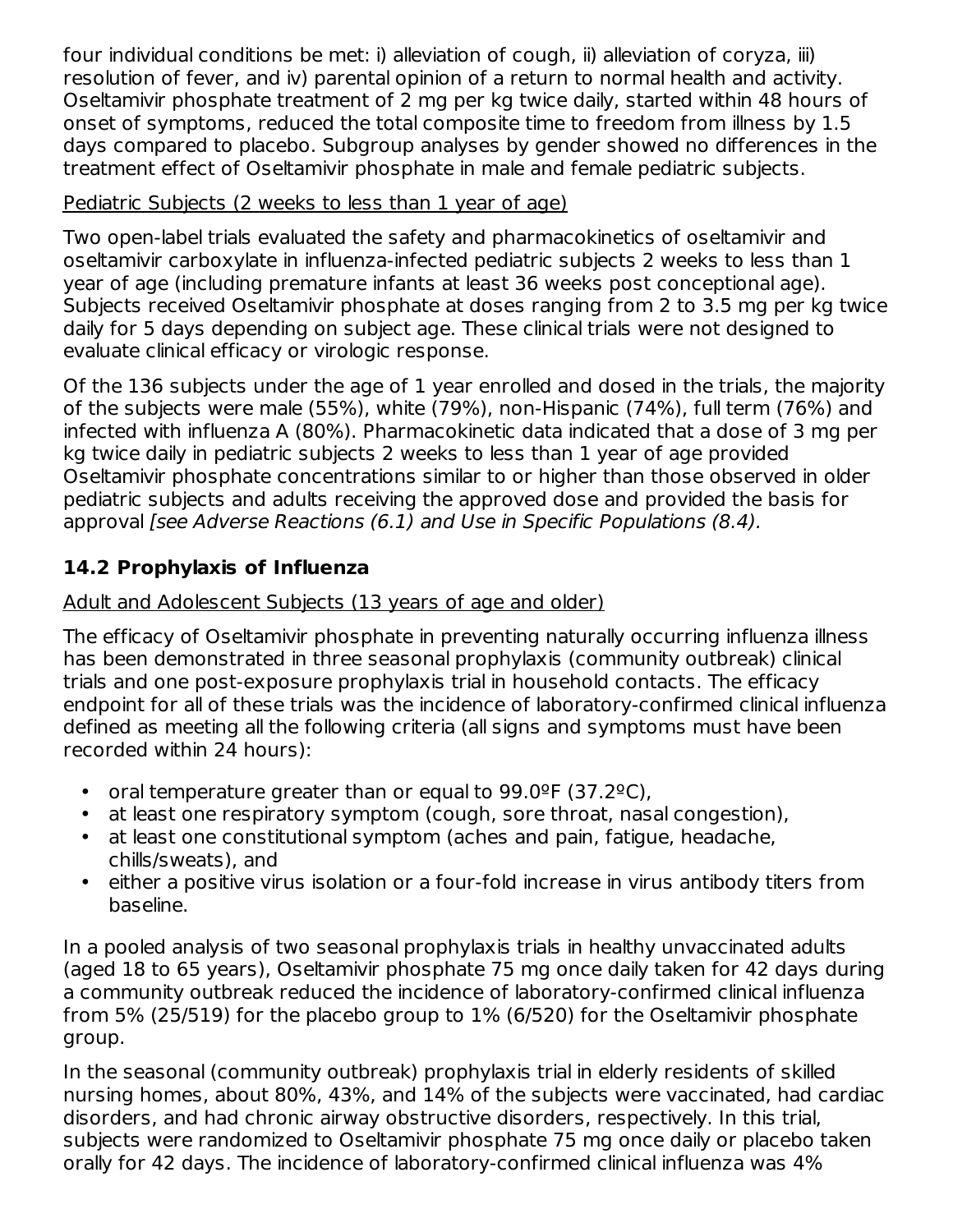(12/272) in the placebo treated subjects compared to less than 1% (1/276) in the Oseltamivir phosphate-treated subjects.

In the post-exposure prophylaxis trial in household contacts (aged 13 years or older) of an index influenza case, Oseltamivir phosphate 75 mg once daily or placebo taken orally was administered within 48 hours of onset of symptoms in the index case and continued for 7 days (index cases did not receive Oseltamivir phosphate treatment). The incidence of laboratory-confirmed clinical influenza was 12% (24/200) in the placebotreated subjects compared to 1% (2/205) in the Oseltamivir phosphate-treated subjects.

#### Pediatric Subjects (1 year to 12 years of age)

The efficacy of Oseltamivir phosphate in preventing naturally occurring influenza illness was demonstrated in a randomized, open-label post-exposure prophylaxis trial in household contacts that included pediatric subjects aged 1 year to 12 years, both as index cases and as family contacts. All index cases in this trial received Oseltamivir phosphate for oral suspension 30 to 60 mg taken orally once daily for 10 days. The efficacy parameter was the incidence of laboratory-confirmed clinical influenza in the household. Laboratory-confirmed clinical influenza was defined as meeting all of the following criteria:

- oral temperature at least 100°F (37.8°C),
- cough and/or coryza recorded within 48 hours, and
- either a positive virus isolation or a four-fold or greater increase in virus antibody titers from baseline or at illness visits.

Among household contacts 1 year to 12 years of age not already shedding virus at baseline, the incidence of laboratory-confirmed clinical influenza was lower in the group who received Oseltamivir phosphate prophylaxis [3% (3/95)] compared to the group who did not receive Oseltamivir phosphate prophylaxis [17% (18/106)].

### Immunocompromised Subjects

A double-blind, placebo-controlled trial was conducted for seasonal prophylaxis of influenza in 475 immunocompromised subjects (including 18 pediatric subjects 1 year to 12 years of age) who had received solid organ (n=388; liver, kidney, liver and kidney) or hematopoietic stem cell transplants (n=87). Median time since transplant for solid organ transplant recipients was 1,105 days for the placebo group and 1,379 days for the Oseltamivir Phosphate group. Median time since transplant for hematopoietic stem cell transplant recipients was 424 days for the placebo group and 367 days for the Oseltamivir phosphate group. Approximately 40% of subjects received influenza vaccine prior to entering the study. The primary efficacy endpoint was the incidence of confirmed clinical influenza, defined as oral temperature higher than 99.0ºF (37.2ºC) plus cough and/or coryza, all recorded within 24 hours, plus either a positive virus culture or a four-fold increase in virus antibody titers from baseline. Subjects received treatment with Oseltamivir phosphate 75 mg or placebo once daily by mouth for 12 weeks. The incidence of confirmed clinical influenza was 3% (7/238) in the placebo group compared with 2% (5/237) in the Oseltamivir phosphate group; this difference was not statistically significant. A secondary analysis was performed using the same clinical symptoms and RT-PCR for laboratory confirmation of influenza infection. Among subjects who were not already shedding virus at baseline, the incidence of RT-PCRconfirmed clinical influenza infection was  $3\%$  (7/231) in the placebo group and  $<$ 1% (1/232) in the Oseltamivir phosphate group.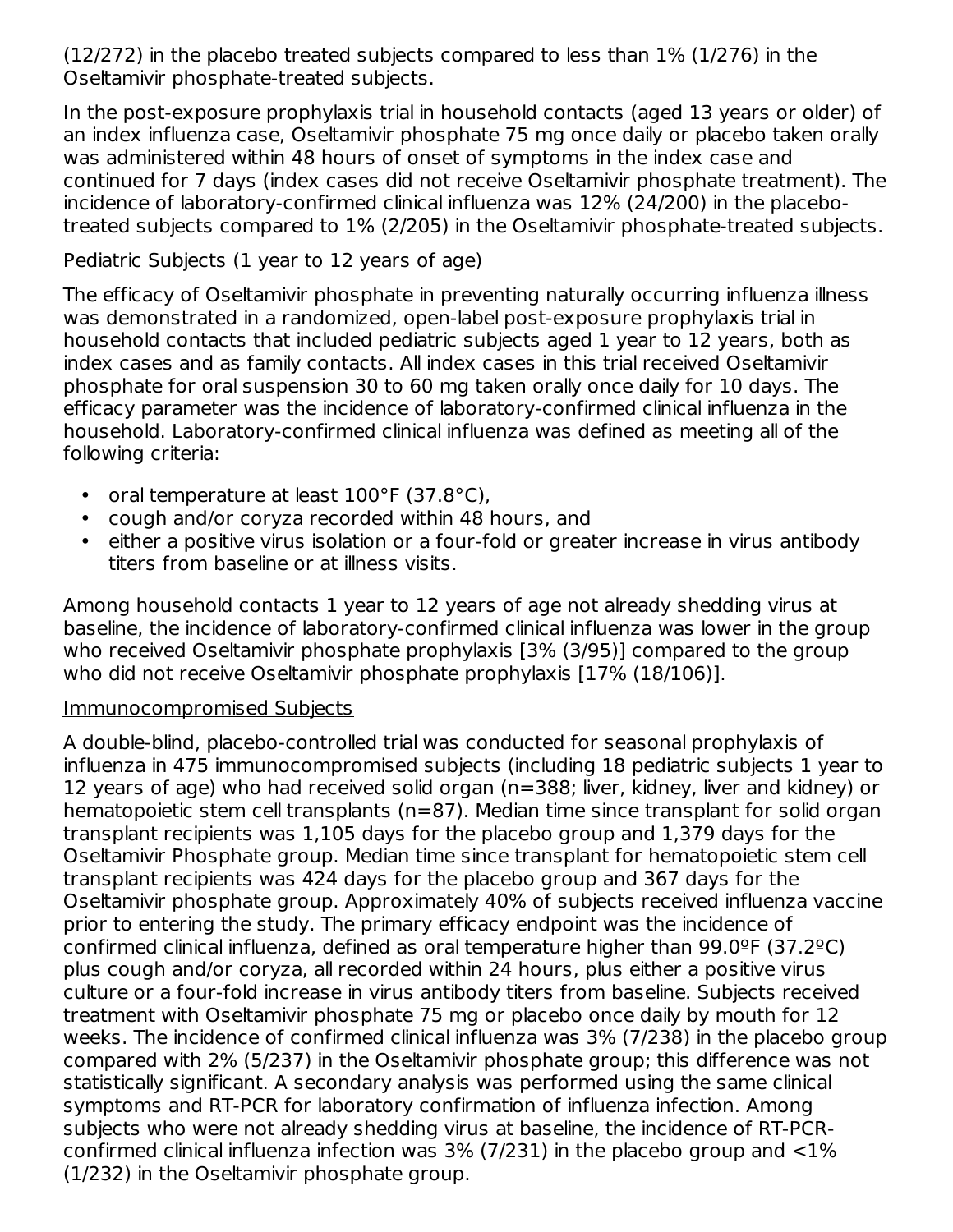# **16 HOW SUPPLIED/STORAGE AND HANDLING**

# Oseltamivir phosphate capsules USP

75-mg capsules (75 mg free base equivalent of the phosphate salt): White to off white powder filled in size "2" hard gelatin capsule with cream cap and brown body printed OP on cap and 75 on body in black. Available in blister packages of 10 (NDC 68788-8122-1),

## **Storage**

Store at 20° to 25°C (68° to 77°F); Excursions permitted to 15° to 30°C (59° to 86°F) [See USP Controlled Room Temperature].

# **17 PATIENT COUNSELING INFORMATION**

Advise the patient to read the FDA-approved patient labeling (Patient Information and Instructions for Use).

### Serious Skin/Hypersensitivity Reactions

Advise patients and/or caregivers of the risk of severe allergic reactions (including anaphylaxis) or serious skin reactions. Instruct patients and/or caregiver to stop Oseltamivir Phosphate capsule and seek immediate medical attention if an allergic-like reaction occurs or is suspected [see Warnings and Precautions (5.1)].

### Neuropsychiatric Events

Advise patients and/or caregivers of the risk of neuropsychiatric events in Oseltamivir Phosphate capsule-treated patients with influenza and instruct patients to contact their physician if they experience signs of abnormal behavior while receiving Oseltamivir Phosphate capsule USP [see Warnings and Precautions (5.2)].

## Important Dosing Information

Instruct patients to begin treatment with Oseltamivir Phosphate capsule as soon as possible from the first appearance of flu symptoms, within 48 hours of onset of symptoms. Similarly, instruct patients to start taking Oseltamivir Phosphate capsule USP for prevention as soon as possible after exposure [see Dosage and Administration (2)]. Instruct patients to take any missed doses as soon as they remember, except if it is near the next scheduled dose (within 2 hours), and then continue to take Oseltamivir Phosphate capsule USP at the usual times.

## Influenza Vaccines

Instruct patients that Oseltamivir Phosphate capsule is not a substitute for receiving an annual flu vaccination. Patients should continue receiving an annual flu vaccination according to guidelines on immunization practices. Because of the potential for Oseltamivir phosphate capsule to inhibit replication of live attenuated influenza vaccine (LAIV) and possibly reduce efficacy of LAIV, avoid administration of LAIV within 2 weeks or 48 hours after Oseltamivir phosphate capsule administration, unless medically necessary [see Drug Interactions (7.1)].

Manufactured by: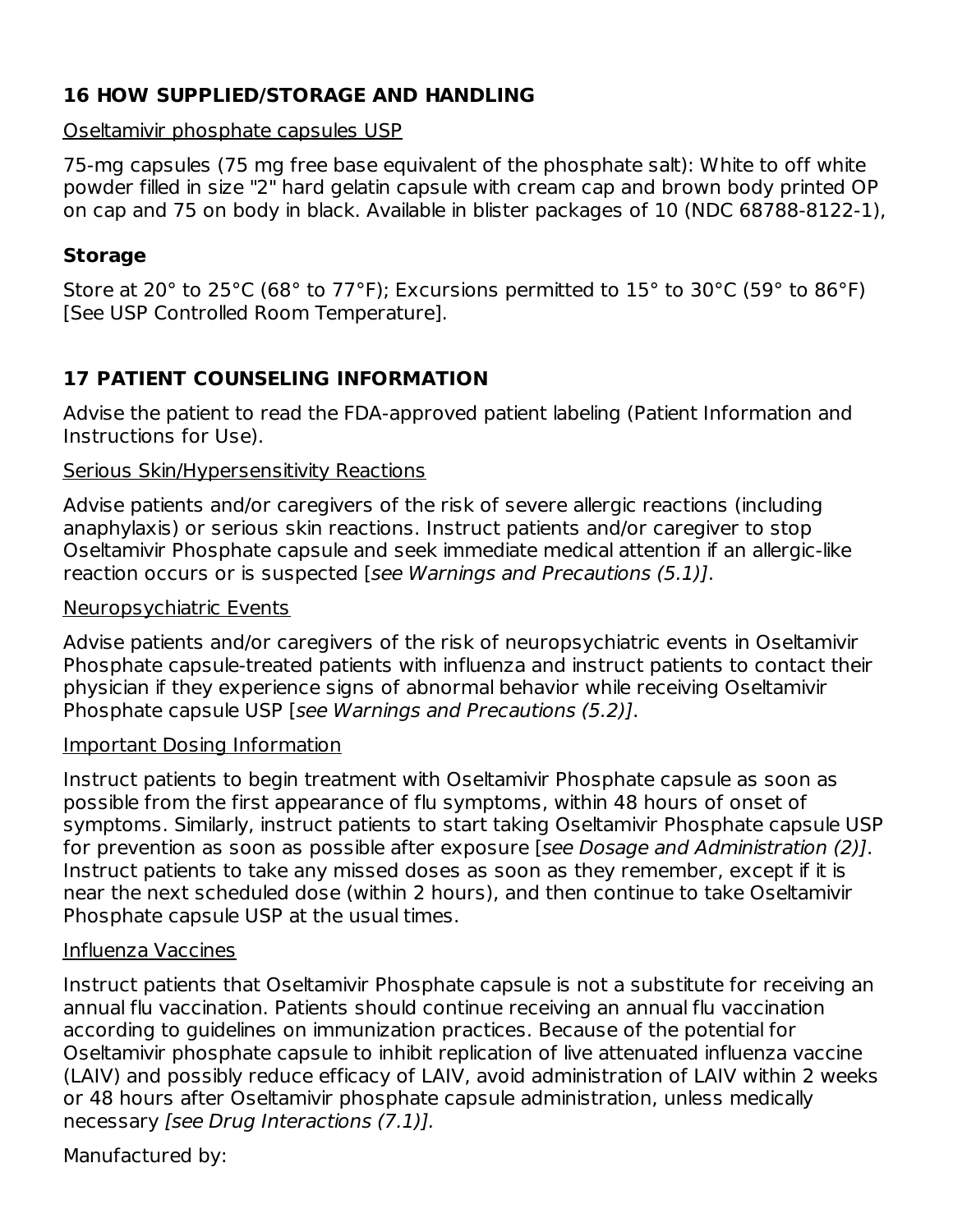## **Strides Pharma Science Limited**

Bengaluru – 562106, India

Distributed by:

# **Strides Pharma Inc.**

East Brunswick, NJ 08816

Revised: 10/2021

# **Relabeled By: Preferred Pharmaceuticals Inc.**

# **SPL PATIENT PACKAGE INSERT**

#### **PATIENT INFORMATION Oseltamivir Phosphate Capsules, USP** (OH-sel-TAM-i-vir FOS-fate)

## **What is Oseltamivir phosphate capsules?**

Oseltamivir phosphate capsules is a prescription medicine used to:

- treat the flu (influenza) in people 2 weeks of age and older who have had flu symptoms for no more than two days.
- prevent the flu in people who are 1 year of age and older. It is not known if Oseltamivir phosphate capsules is:
- effective in people who start treatment after 2 days of developing flu symptoms.
- effective for the treatment of the flu in people with long-time (chronic) heart problems or breathing problems.
- effective for the treatment or prevention of flu in people who have weakened immune systems (immunocompromised).
- safe and effective for the treatment of the flu in children less than 2 weeks of age.
- safe and effective in the prevention of the flu in children less than 1 year of age. Oseltamivir Phosphate does not treat or prevent illness that is caused by infections other than the influenza virus.

Oseltamivir Phosphate does not prevent bacterial infections that may happen with the flu.

Oseltamivir Phosphate is not recommended for people with end-stage renal disease (ESRD) who are not receiving dialysis.

**Oseltamivir Phosphate Capsule does not take the place of receiving a flu vaccination. Talk to your healthcare provider about when you should receive an annual flu vaccination.**

## **Who should not take Oseltamivir phosphate capsules?**

Do not take Oseltamivir phosphate capsules if you are allergic to Oseltamivir phosphate or any of the ingredients in Oseltamivir phosphate capsule **. See the end of this leaflet for a complete list of ingredients in Oseltamivir phosphate capsule.**

**What should I tell my healthcare provider before taking Oseltamivir phosphate capsule?**

**Before you take Oseltamivir phosphate capsules, tell your healthcare provider if you:**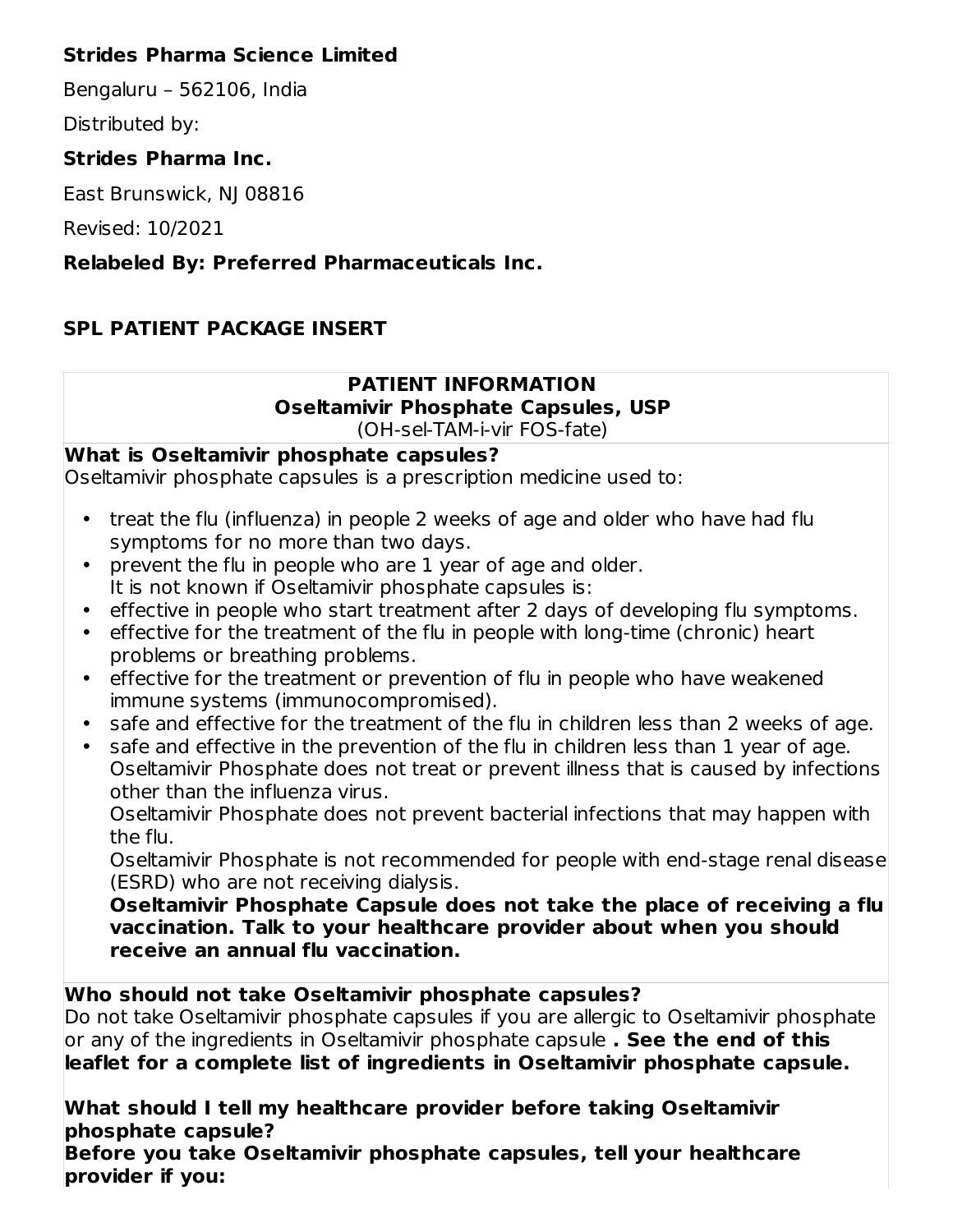- have problems swallowing Oseltamivir phosphate capsules.
- have kidney problems
- have any other medical conditions
- are pregnant or plan to become pregnant. Available information indicate that Oseltamivir Phosphate Capsules does not increase the risk of birth defects.
- are breastfeeding or plan to breastfeed. Oseltamivir Phosphate can pass into breast milk in small amounts.

**Tell your healthcare provider about all the medicines you take,** including prescription or over-the counter medicines, vitamins, and herbal supplements.

### **Know the medicines you take. Keep a list of them to show your healthcare provider and pharmacist when you get a new medicine.**

### **How should I take Oseltamivir phosphate capsule?**

• Take Oseltamivir phosphate capsule exactly as your healthcare provider tells you to.

• Take Oseltamivir phosphate capsule with food or without food. There is less chance of stomach upset if you take Oseltamivir phosphate capsule with food.

• If you miss a dose of Oseltamivir phosphate capsule, take it as soon as you remember. If it is 2 hours or less before your next dose, do not take the missed dose. Take your next dose of Oseltamivir phosphate capsule at your scheduled time. Do not take 2 doses at the same time.

• If Oseltamivir phosphate for oral suspension is not available or you cannot swallow Oseltamivir phosphate capsules, your healthcare provider or pharmacist may instruct you to open Oseltamivir phosphate capsules and mix the capsules contents with sweetened liquids such as chocolate syrup (regular or sugar-free), corn syrup, caramel topping, or light brown sugar (dissolved in water).

• **If your healthcare provider or pharmacist has instructed you to open your Oseltamivir phosphate capsule, read the detailed Instructions for Use at the end of this leaflet. Ask your pharmacist if you have any questions. What are the possible side effects of Oseltamivir phosphate capsules?** Oseltamivir phosphate capsule may cause serious side effects, including:

- **Serious skin and allergic reactions** . Oseltamivir phosphate Capsule can cause serious skin and allergic reactions. Stop taking Oseltamivir phosphate capsule and get medical help right away if you get any of the following symptoms:
	- skin rash or hives
	- your skin blisters and peels
	- blisters or sores in your mouth
	- itching
	- swelling of your face, eyes, lips, tongue, or throat
	- trouble breathing
	- chest pain or tightness
- **Change in behavior.** People, especially children, who have the flu can develop nervous system problems and abnormal behavior that can lead to death. During treatment with Oseltamivir phosphate capsules, tell your healthcare provider right away if you or your child have confusion, speech problems, shaky movements, seizures, or start hearing voices or seeing things that are not really there (hallucinations).

The most common side effects of Oseltamivir phosphate capsules when used for treatment of the flu include nausea vomiting and headache.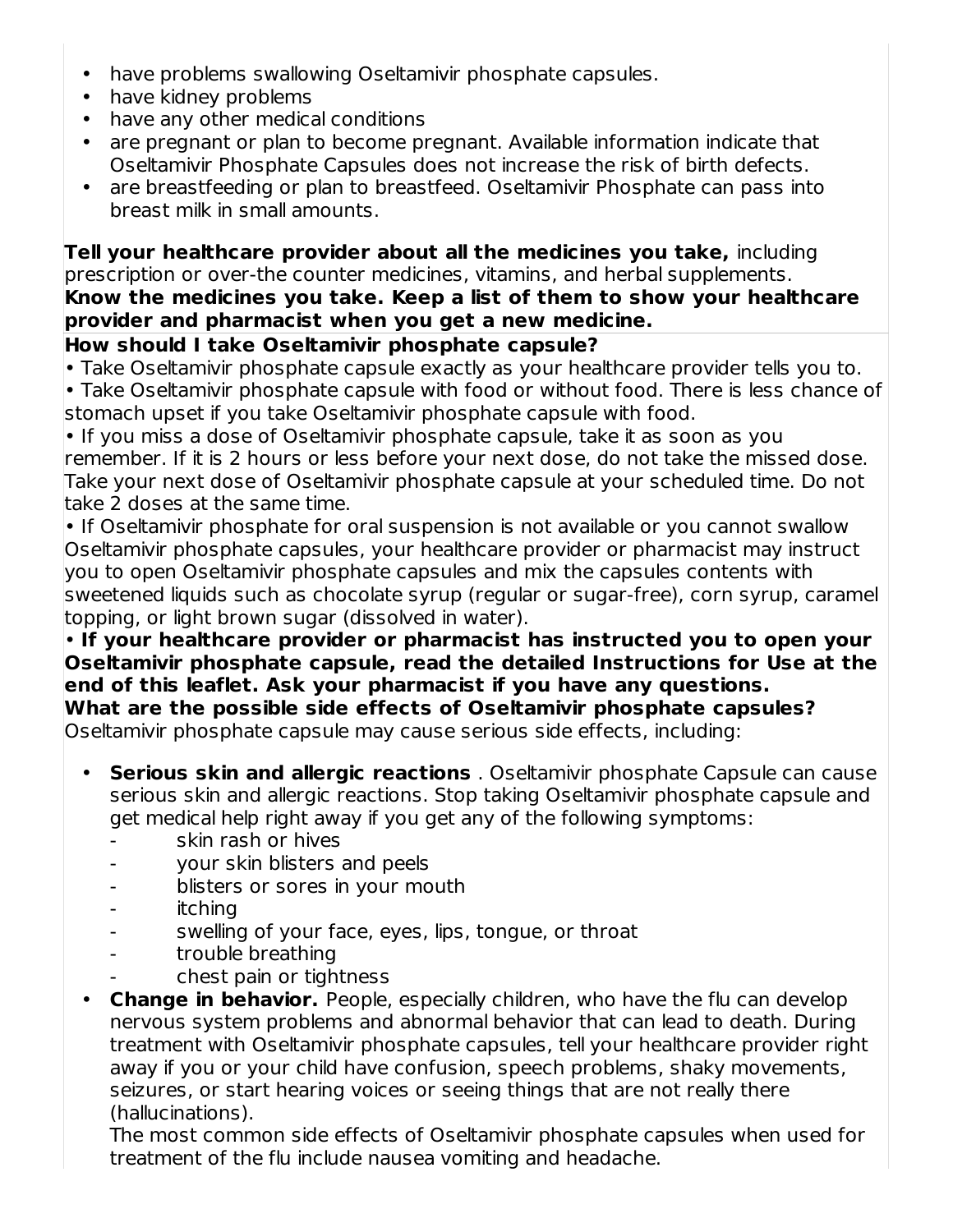The most common side effect of Oseltamivir phosphate capsules when used for prevention of the flu include nausea, vomiting, headache, and pain.

Tell your healthcare provider if you have any side effect that bothers you or that does not go away.

These are not all of the possible side effects of Oseltamivir phosphate capsules. Call your doctor for medical advice about side effects. You may report side effects to FDA at 1-800-FDA-1088.

# **How should I store Oseltamivir phosphate capsules?**

- Store Oseltamivir phosphate capsules at room temperature between 68°F to 77°F  $(20^{\circ}$ C to  $25^{\circ}$ C).
- Safely throw away any unused Oseltamivir phosphate capsules that is out of date or no longer needed.

#### **Keep Oseltamivir phosphate capsules and all medicines out of the reach of children.**

### **General information about the safe and effective use of Oseltamivir phosphate capsules.**

Medicines are sometimes prescribed for purposes other than those listed in a Patient Information leaflet. Do not use Oseltamivir phosphate capsules for a condition for which it was not prescribed. Do not give Oseltamivir phosphate capsules to other people, even if they have the same symptoms you have. It may harm them. If you would like more information, talk with your healthcare provider. You can ask your healthcare provider or pharmacist for information about Oseltamivir phosphate capsules that is written for health professionals.

For more information, call Strides Pharma Inc at 1-877-244-9825

### **What are the ingredients in Oseltamivir phosphate capsules? Active ingredient: oseltamivir phosphate**

### **Inactive ingredients:**

**Oseltamivir phosphate capsules:** pregelatinized starch, talc, povidone, croscarmellose sodium, and sodium stearyl fumarate

**30mg capsule shell:** gelatin, titanium dioxide, water and iron oxide yellow

**45mg capsules shell:** gelatin, titanium dioxide, water and iron oxide black

**75mg capsules shell:** gelatin, titanium dioxide, water, iron oxide yellow, Iron oxide red, and Sodium lauryl sulfate

Imprinting ink contains shellac, black iron oxide, potassium hydroxide This Patient Information has been approved by the U.S. Food and Drug Administration

#### **INSTRUCTIONS FOR USE Oseltamivir Phosphate Capsules, USP** (OH-sel-TAM-i-vir FOS-fate)

**How do I mix the contents of Oseltamivir phosphate capsules with sweetened liquids, if directed by my healthcare provider or pharmacist?**

### **You will need:**

• the prescribed dose of Oseltamivir phosphate capsules

• a small bowl

• sweetened liquid, such as chocolate syrup (regular or sugar-free), corn syrup, caramel topping, or light brown sugar (dissolved in water)

Step 1. Open the contents of the prescribed dose of Oseltamivir phosphate capsules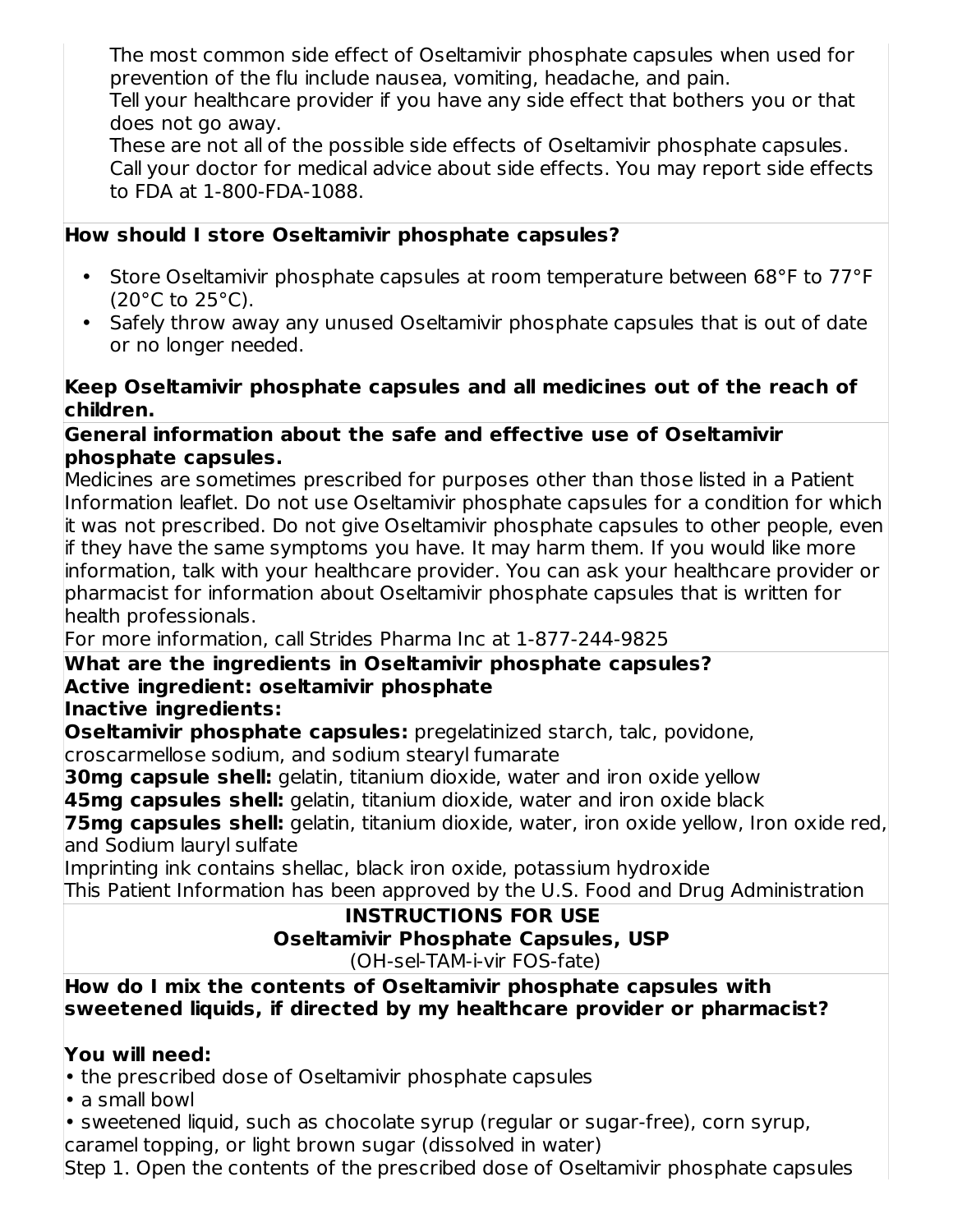into a small bowl. Step 2. Add a small amount of the sweetened liquid to the capsule contents. Step 3. Stir the mixture and give the entire dose of Oseltamivir phosphate capsule. This Instructions for Use has been approved by the U.S. Food and Drug Administration Manufactured by: **Strides Pharma Science Limited** Bengaluru - 562106, India Distributed by: **Strides Pharma Inc.** East Brunswick, NJ 08816 Revised: 10/2021 **Relabeled By: Preferred Pharmaceuticals Inc.**

## **PACKAGE LABEL.PRINCIPAL DISPLAY PANEL**



| <b>OSELTAMIVIR PHOSPHATE</b><br>oseltamivir phosphate capsule                           |                                          |                              |                                    |  |                 |  |
|-----------------------------------------------------------------------------------------|------------------------------------------|------------------------------|------------------------------------|--|-----------------|--|
|                                                                                         |                                          |                              |                                    |  |                 |  |
| <b>Product Information</b>                                                              |                                          |                              |                                    |  |                 |  |
| <b>Product Type</b>                                                                     | <b>HUMAN PRESCRIPTION</b><br><b>DRUG</b> | <b>Item Code</b><br>(Source) | NDC:68788-8122(NDC:64380-<br>799)  |  |                 |  |
| <b>Route of Administration</b>                                                          | ORAL                                     |                              |                                    |  |                 |  |
| <b>Active Ingredient/Active Moiety</b>                                                  |                                          |                              |                                    |  |                 |  |
|                                                                                         | <b>Ingredient Name</b>                   |                              | <b>Basis of</b><br><b>Strength</b> |  | <b>Strength</b> |  |
| <b>OSELTAMIVIR PHOSPHATE (UNII: 4A3O49NGEZ) (OSELTAMIVIR ACID -</b><br>UNII:K6106LV5Q8) |                                          |                              | <b>OSELTAMIVIR ACID</b>            |  | 75 mg           |  |
|                                                                                         |                                          |                              |                                    |  |                 |  |
| <b>Inactive Ingredients</b>                                                             |                                          |                              |                                    |  |                 |  |
|                                                                                         | <b>Ingredient Name</b>                   |                              |                                    |  | Strength        |  |